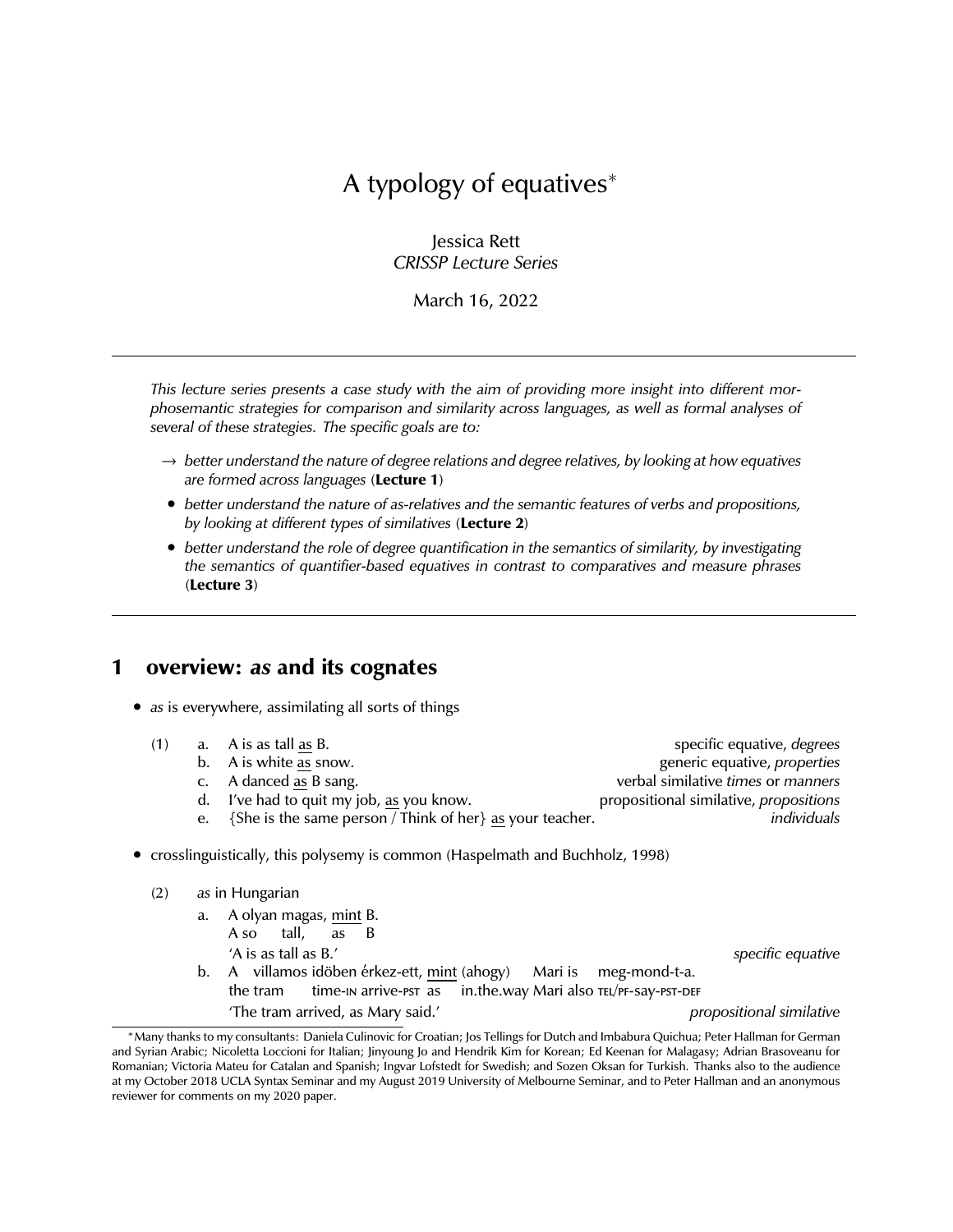|                  | <b>EQUATIVE SM</b> | <b>SIMILATIVE SM</b> |
|------------------|--------------------|----------------------|
| <b>Bulgarian</b> | kato               | kato                 |
| Czech            | yako               | yako                 |
| Finnish          | kuin               | kuin                 |
| Lithuanian       | kaip               | kaip                 |
| Norwegian        | som                | som                  |
| Portuguese       | como               | como                 |

Table 1: Equative and similative standard markers in European languages

• a glossary for these types of constructions (including the comparative):

| A                 | (is) | more             | tall             | than            |                   |       |
|-------------------|------|------------------|------------------|-----------------|-------------------|-------|
| A                 | (is) | as               | tall             | as              | В                 |       |
| А                 |      |                  | danced           | as              | В                 | (did) |
| <b>TARGET OF</b>  |      | <b>PARAMETER</b> | <b>PARAMETER</b> | <b>STANDARD</b> | STANDARD OF       |       |
| <b>COMPARISON</b> |      | <b>MARKER</b>    |                  | <b>MARKER</b>   | <b>COMPARISON</b> |       |

- Haspelmath and Buchholz (1998) claim that if a language uses a morpheme to mark standards in equatives, it uses the same morpheme to mark standards in similatives<sup>1</sup>
	- Henkelmann (2006) rightly criticizes this claim, as H&B's evidence for it came exclusively from European languages
	- but, as we'll see today, it's a pretty solid generalization *for certain types of equative constructions*, ones which are more prevalent in, but not exclusive to, (Indo-)European languages
- so what is *as* doing in (1)?
	- there's a pretty large consensus that it's a relativizer (Lee-Goldman, 2012; Hanink, 2021)
	- but it differs from *wh-*relativizers in that it's not moved from a lower position (Stowell, 1987)<sup>2</sup>
	- *as* creates a relative clause by λ-abstracting over an unbound or unfilled variable (either lexicalized by the parameter, or provided contextually)
	- I'll eventually argue that there are several ways to use *as* to form an equative:
		- 1. via relativization, using simple property conjunction (Lectures 1 and 2);
		- 2. via correlativization, with a degree demonstrative (Lecture 1); and
		- 3. via a degree quantifier, taking the relative clause as an argument, and explicitly introducing the equation relation (Lecture 3)
- with this launch pad, we can look at how similarity constructions behave, morphologically, syntactically, and semantically, to learn more about degree quantifiers; (cor)relatives; and cross-domain parallels
	- there are many ways to form comparatives and equatives, incl. conjoined and predicative constructions
	- but, in contrast to assimilating two things, strict comparison can be made using only one of the three options above (Option 3)

(ii) a.  $*Bill$  is a liar, Mary already knows as.<br>b Bill is a liar and be bas claimed so b Bill is a liar, and he has claimed so himself.

<sup>&</sup>lt;sup>1</sup> More on this tomorrow!

<sup>&</sup>lt;sup>2</sup> Stowell's (1987) syntactic arguments won't bear on the discussion today, but he argues that as is potentially associated with a null A' operator, while so is itself an A' operator. Evidence comes from the inability of *as* to be interpreted in its plausible base position.

 $(i)$  a. Bill is a liar, as Mary already knows  $\equiv$ 

b. Bill is a liar, and so he has claimed \_\_\_\_ himself.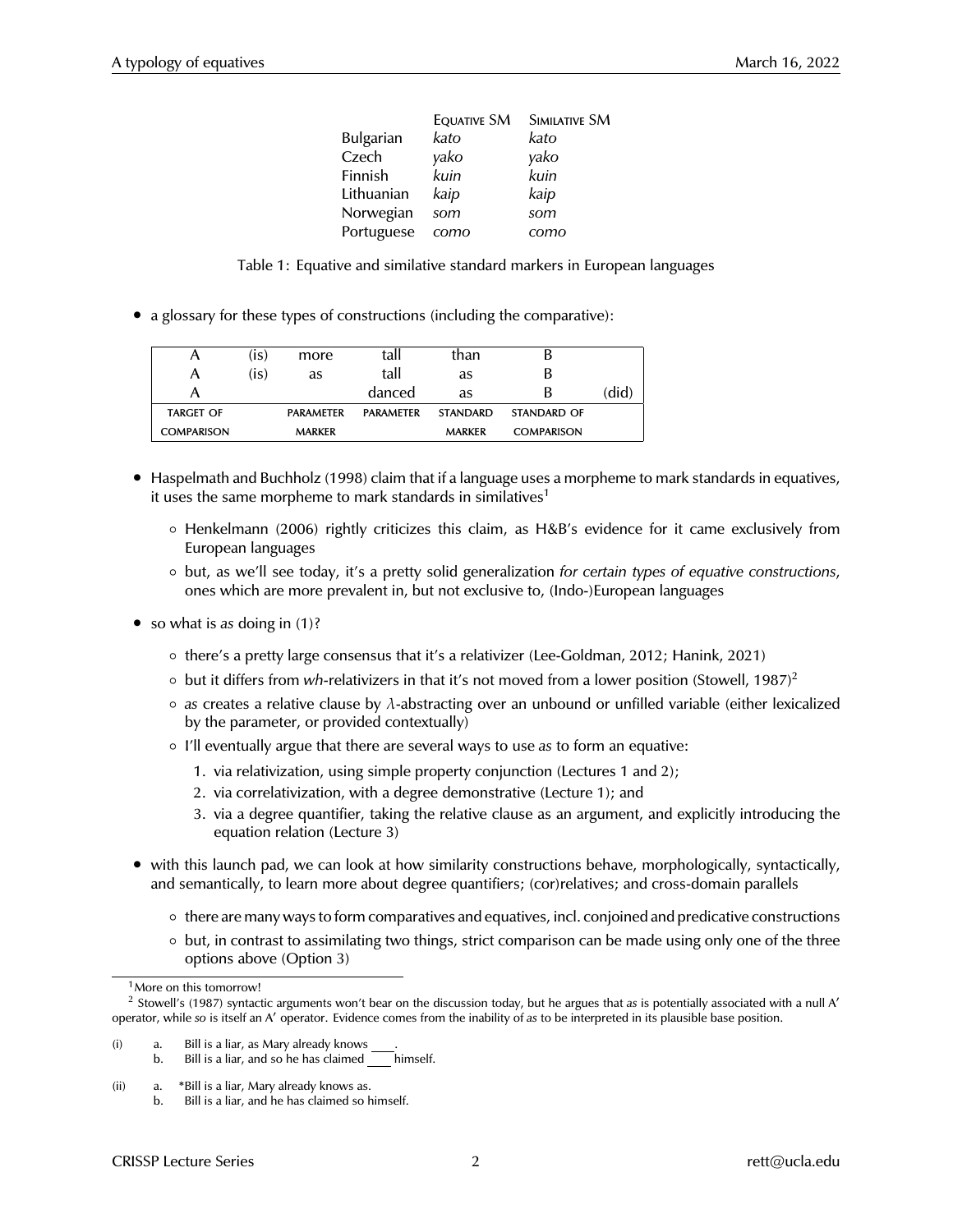- today, we'll first examine the main phenomenon in more morphosyntactic detail before moving on to compositional semantic analyses
- tomorrow, we'll see a universal correlation between similarity strategies that use a quantifier (Option 3) and those that use relativization strategies (Option 1)

### **2 overview: today's talk**

(3) a. A is taller/more tall than B. *a comparative*, > b. A is as tall as B. **an** equative,  $=$  or  $\ge$ 

- there is, already, a robust description of cross-linguistic variation in strategies of comparison: Ultan (1972); Stassen (1985); Dixon (2008)
- there is also, already, a robust theoretical model of cross-linguistic variation in the semantics of comparatives: Kennedy (2005a); Beck et al. (2009); Bochnak (2015b)
- there are some partial descriptions of cross-linguistic variation in morphological strategies of equation: Haspelmath and Buchholz (1998); Henkelmann (2006)
- today's talk is an attempt to propose a cross-linguistic typology of equative constructions...
- and provide a semantic analysis of relative-clause-based equative strategies that will be the foundation of the next two lectures
- the take-home message: there are a few different equative strategies (Rett, 2020):
	- some (predicative equatives, conjoined equatives) clearly don't (or need not) involve degrees;
	- some equatives equate degrees using a quantifier,
	- others equate degrees in the absence of a degree quantifier

### **3 comparative typologies**

#### **3.1 a descriptive or morphological typology**

- original descriptive typologies: Ultan (1972); Stassen (1985), and more recently Dixon (2008)
- PARTICLE COMPARATIVES mark the standard with a particle or other morpheme<sup>3</sup>
	- (4) Sadom -ete hati horse -from elephant big mananga -i -pres.3sg 'The elephant is bigger than the horse.' *Mundari*
		- $\circ$  allative comparatives: standard marker elsewhere introduces goal phrases (e.g. 'to' or 'for')<sup>4</sup>
			- (5) Sapuk ol-kondi to l-kibulenkeny big.3sg the deer to the waterbuck 'The deer is bigger than the waterbuck.' *Maasai*

 $3$ The particle comparative in (4) is a 'separative comparative', with a standard marker meaning 'from'; other languages with separative comparatives include Amharic, Andoke, Classical Arabic, Aranda, Aymara, Bedauye, Bilin, Burmese, Burushaski, Carib, Cœur d'Alene, Eskimo, Guarani, Biblical Hebrew, Hindi, Japanese, Jurak, Kashmiri, Khalka, Korean, Lamutic, Laz, Manchu, Mandarin, Nama, Piro, Quechua, Tajik, Tibetan, Tupi, Turkish, and Vayu.

<sup>4</sup>Other languages with allative comparatives include Basque, Breton, Dakota, Gumbainggir, Hungarian, Jacaltec, Kanuri, Latvian, Mandinka, Maori, Mapuche, Miwok, Naga, Nama, Navajo, Nuer, Salinan, Samoan, Siuslawan, Tamazight, Tamil, Tarascan, Tubu, and Ubykh.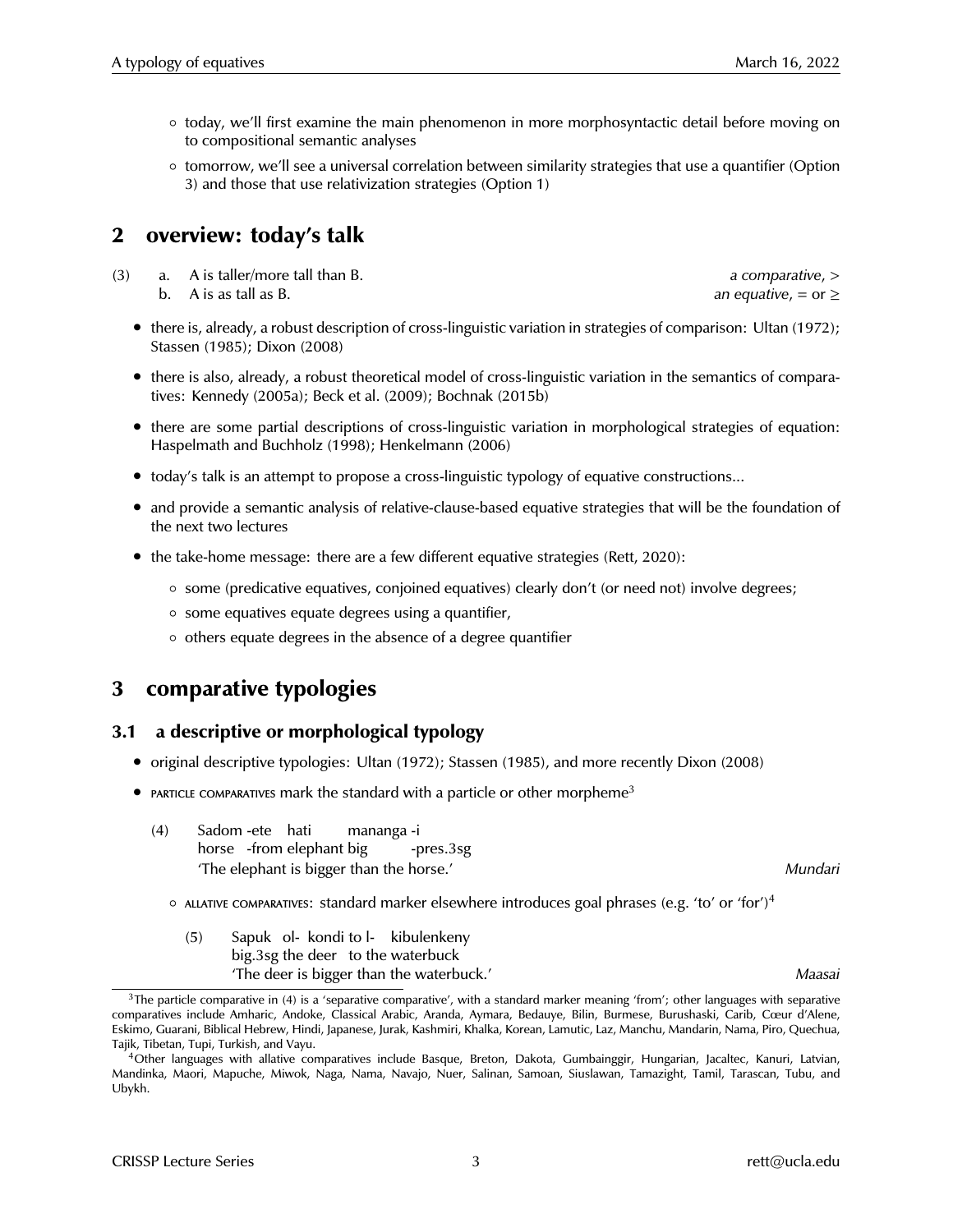$\circ$  locative comparatives: standard marker is a locative preposition (e.g. 'on')<sup>5</sup>  $(6)$ he is big me on ka gya ni ma 'He is bigger than me.' *Mandinka* ○ DEDICATED COMPARATIVES: involve a construction-specific standard marker<sup>6</sup> (7) Lehibe nojo ny zana-ny Rabe tall than the son his R 'Rabe is taller than his son.' *Malagasy* **EXCEED COMPARATIVES EMPLOY A Verb (e.g. 'exceed') to impose strict ordering**  $(8)$ he exceed you tall To bi ni gau. 'He is taller than you.' *Mandarin* • conjoined comparatives use conjunction to associate the target and the standard of comparison, using either antonyms, as in (9) and (10), or predicate negation, as in (11) and (12).<sup>8</sup> (9) Ua loa lenei va'a, ua puupuu lena is long this boat is short that 'This boat is longer than that boat.' *Samoan*  $(10)$ I <u>kau</u> tukta, man almuk more young he old 'I am younger than him.' *Miskito* (11) Kaw -ohra naha tall not be.3sg.masc W Waraka, kaw naha tall be.3sg.masc K Kaywerye 'Kaywerye is taller than Waraka.' *Hixkaryana*  $(12)$ this is good more that is not good na namo <u>herea</u> una na dia namo 'This is better than that.' *Motu*

• a note: the constructions in these descriptive categories might vary with respect to whether they involve a parameter marker, as the contrast between (9)/(10) and (11)/(12) shows.

### **3.2 a theoretical or semantic typology**

- differentiation between **explicit** and **implicit** comparatives (Beck et al., 2004; Kennedy, 2005a, 2007a)
	- (13) Implicit vs. explicit comparison *(Kennedy, 2005b)*
		- a. Implicit comparisons establish an ordering between *x* and *y* with respect to gradable property *g* using the positive form [(e.g. *A is tall*)...] in such a way that the positive form is true of *x* and false of *y*.

<sup>&</sup>lt;sup>5</sup>Additional languages: Cebuano, Chuckchee, Miwok, Navajo, Salinan, and Tamil.

<sup>6</sup>English exemplifies this category, as do most European languages, as well as Ilocano, Javanese, Sranan, and Toba Batak.

<sup>7</sup>English has an exceed comparative; so does Aymara, Banda, Bari, Cambodian, Dagomba, Duala, Fulani, Gbeya, Hausa, Igbo, Jabem, Kirundi, Maasai, Margi, Nguna, Quechua, Sika, Sranan, Swahili, Tamazight, Thai, Vietnamese, Wolof, Yagan, and Yoruba.

<sup>&</sup>lt;sup>8</sup>Languages that do the former include Cayapo, Dakota, Mangarayi, Maori, Samoan, and Sika; languages that do the latter include Hixkaryana, Menomini, Mixtec, Shipibo, and Yavapai (see also Kubota and Matsui, 2010). Other languages in this broad category include Abipon, Ekagi, Gumbainggir, Kobon, Monumbo, Nahuatl, and Pala.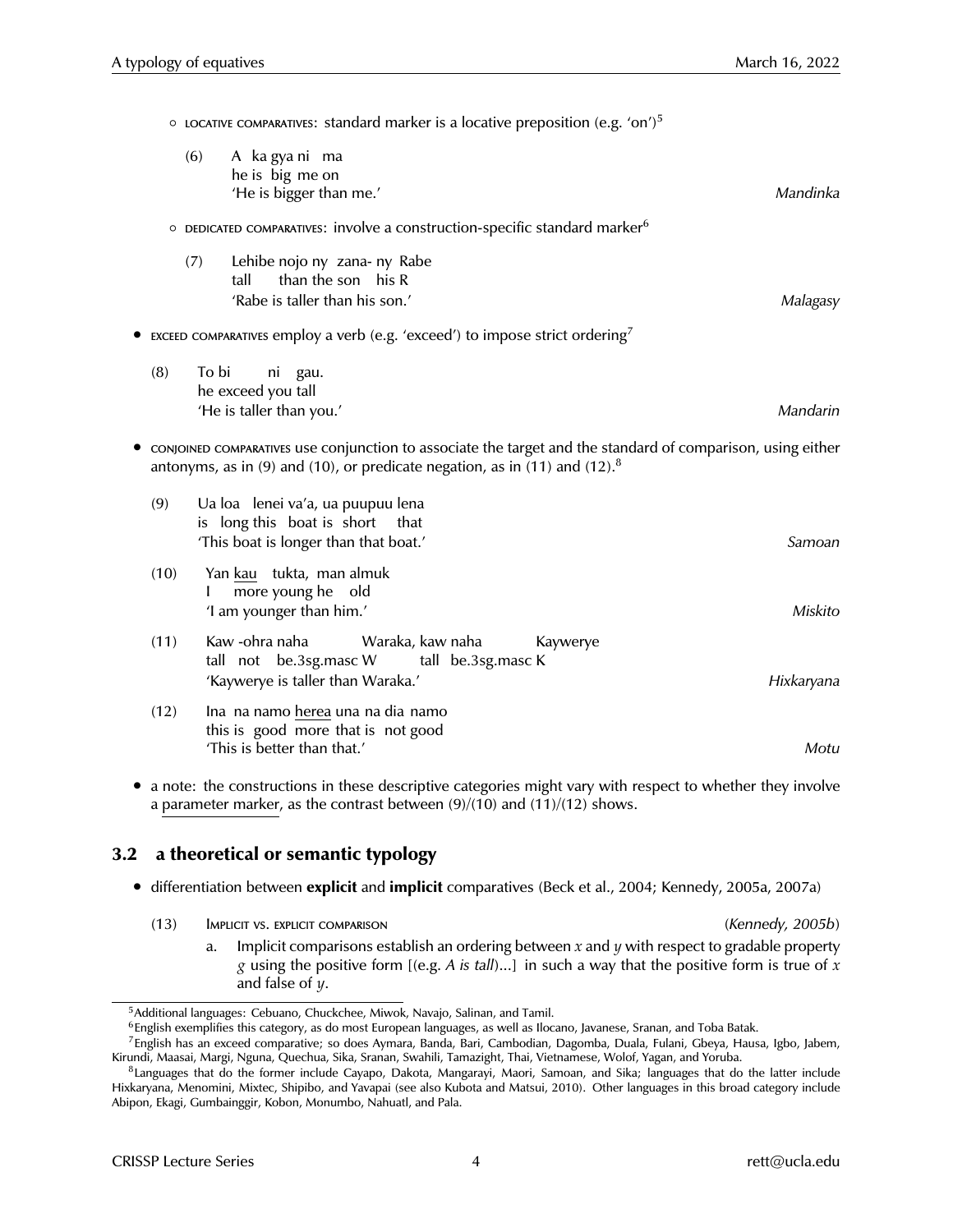- b. Explicit comparisons establish an ordering between objects *x* and *y* with respect to the gradable property  $g$  using morphology whose conventional meaning has the consequence that the degree to which *x* is *g* exceeds the degree to which *y* is *g*.
- (another parameter along which they can vary: they can compare individuals or degrees)
	- (14) a. explicit degree comparative: *A is taller than B.*
		- b. implicit individual comparative: *Compared to B, A is tall.*
		- c. implicit degree comparative: *A exceeds B in height.*
- diagnostics underpinning this distinction (also Pearson, 2010; Bochnak and Bogal-Allbritten, 2015):
	- crisp judgments: truth in 'borderline' cases

| (15) | NON-BORDERLINE CASE: Essay A is 600 words; Essay B is 200 words.                              |          |  |
|------|-----------------------------------------------------------------------------------------------|----------|--|
|      | Essay A is longer than Essay B.<br>a.                                                         | explicit |  |
|      | Compared to Essay B, Essay A is long.<br>b.                                                   | implicit |  |
| (16) | BORDERLINE CASE: ESSAY A is 600 words; Essay B is 590 words.                                  |          |  |
|      | Essay A is longer than Essay B.<br>a.                                                         | explicit |  |
|      | b. #Compared to Essay B, Essay A is long.                                                     | implicit |  |
|      | o interpretation/compatibility with absolute adjectives (Kennedy, 2007b; Syrett et al., 2010) |          |  |

| (17) | Pass me the tall one.<br>a.<br>b. %Pass me the empty one.                            | relative<br>absolute |
|------|--------------------------------------------------------------------------------------|----------------------|
| (18) | Rod B is more bent than Rod A.<br>$a_{-}$<br>b. ?? Compared to Rod A, Rod B is bent. | explicit<br>implicit |
|      | ○ compatibility with measure-phrase differentials                                    |                      |
| (19) | Kim is 10cm taller than Lee.<br>a.                                                   | explicit             |

|  | d. KIIII IS TUCHI taller than Lee.     | expiicit |
|--|----------------------------------------|----------|
|  | b. %Compared to Lee, Kim is 10cm tall. | implicit |
|  |                                        |          |

• a summary of the typology of particle comparatives:



Figure 1: A typology of comparatives

## **4 equative typologies**

### **4.1 a descriptive typology**

• original descriptive typologies: Haspelmath and Buchholz (1998) ('HB'; 47 European languages, 52 languages total) and Henkelmann (2006) (25 languages)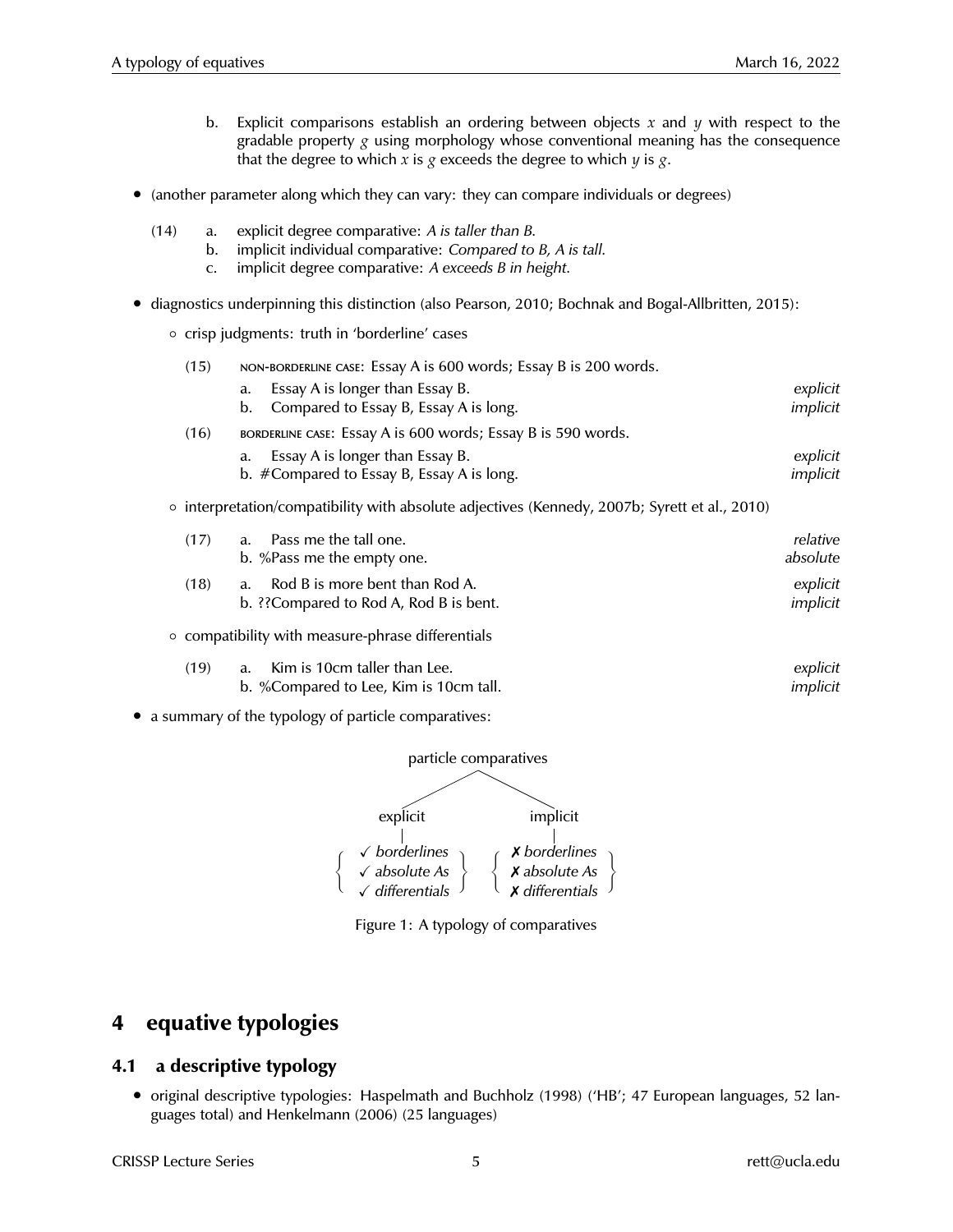- relative equatives use a relativizer (usually a degree or manner *wh-*word, more in Lecture 2) to mark the standard.<sup>9</sup> See the Appendix for an extensive list.
	- non-PM relative equatives lack a parameter marker

| (20)    | Sestra mi e xubava kato<br>tebe.<br>sister my is pretty how(SM) you<br>'My sister is as pretty as you.'                                                                           | Bulgarian, HB 291         |
|---------|-----------------------------------------------------------------------------------------------------------------------------------------------------------------------------------|---------------------------|
| (21)    | adhelfí mu ine ómorfi san (kj) eséna.<br>$\mathbf{L}$<br>the sister my is pretty as(sm) (also) you<br>'My sister is as pretty as you.'                                            | Modern Greek, HB 291      |
|         | • PM RELATIVE EQUATIVES have a parameter marker                                                                                                                                   |                           |
| (22)    | A minha irmã é tão<br>bonita quanto você.<br>sister is that(PM) pretty how(SM) you<br>the my<br>'My sister is as pretty as you.'                                                  | Portuguese, HB 286        |
|         | Ó ónna cangaa ai jínnaa ó daa pràà.<br>(23)<br>he so(PM) good is how(SM) he GEN brother<br>'He is as good as his brother.'                                                        | Punjabi, HB 286           |
|         | • PREDICATIVE EQUATIVES are formed with a predicate meaning roughly 'equals', either as a main predicate<br>$(24)$ – $(25)$ or an adverb $(26)$ <sup>10</sup>                     |                           |
| (24)    | M -toto wa -ngu ni hodari sawa na<br>wa -ko.<br>I.sg -child I.sg -poss.1sg be clever equal with(sm) I.sg -poss.2sg<br>'My child is as clever as yours.'                           | Swahili, Henkelmann 386   |
| (25)    | wae ki ooku.<br>(I) rite tonu te nunui o oona<br>TNS like indeed the big GEN PL.GEN.3sG foot to PL.GEN.1sG<br>'His feet are just as big as mine.'                                 | Maori, Henkelmann 392     |
| (26)    | M-àsor -àacì koofi yà -nìisàa -tì<br>kúdùkú<br>F -be.long -IMPERF stick com -arm -Poss.1sc together<br>'The stick and my arm are equally long.'                                   | Krongo, Henkelmann 387    |
| marker. | • conjoined equatives are a direct analog to conjoined comparatives; they too may or may not have a parameter                                                                     |                           |
| (27)    | Dana eu cecela eu odi we ija ha cecela.<br>man that tall that like.that like 1.sg also tall<br>'That man is as tall as I.'                                                        | Amele, Henkelmann 384     |
| (28)    | -e poola -vee avan -um oyaram -aa irukkaraan.<br>Avan an n an<br>elder.brother -ACC like -EMPH he<br>-too tallness -ADVL is.3sg.m<br>his<br>'He is as tall as his elder brother.' | Tamil, ibid.              |
| (29)    | na -balayi ñangi wadij ña -balayi.<br>naya<br>1sg. NOM 1sg - big 2sg. NOM also 2.sg - big<br>'I am big, you are also big.'                                                        | Mangarayi, Henkelmann 395 |

<sup>&</sup>lt;sup>9</sup>HB characterize relative equatives as having an aerial distribution in Europe.

<sup>&</sup>lt;sup>10</sup>Languages with main predicate equatives include Indonesian, Maori, Vietnamese, and Yoruba; and those with adverbial predicate equatives include Danish, Dutch, Estonian, Finnish, Faroese, Norwegian, Swedish, and Swiss German.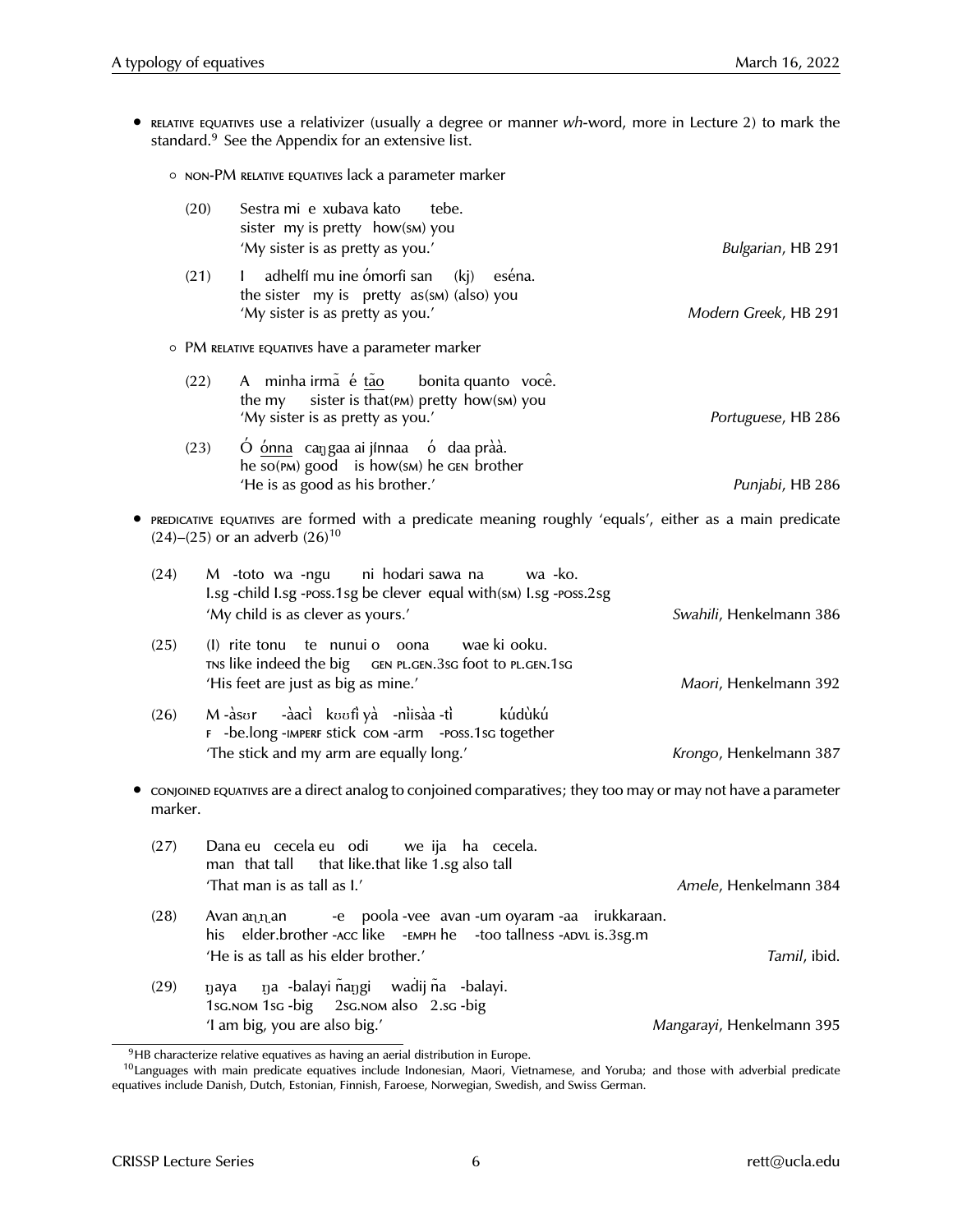- (30) Hwara' na big  $T/A.3$ sg  $X$ Xijam. Hwara' na big  $T/A.3$ sg  $O$ Orowao quem ca na. ref this  $T/A.3$ sg 'Xijam is as big as Orowao.' *Wari*h, ibid.
- case-marked standards use a case marker to mark the standard; as with comparatives, these may or may not have parameter markers.<sup>11</sup>

| (31) | Yen - ke æymen parpar, rey - ke - kwo.<br>2sg-ross knife sharp 3sg-ross-sm       |                            |
|------|----------------------------------------------------------------------------------|----------------------------|
|      | 'Your knife is as sharp as his.'                                                 | Awtuw, Henkelmann 382      |
| (32) | llit - tut utuqqaa - tiga - aq.<br>thou -sm be.old $\overline{P_{PM}}$ -3sg. IND |                            |
|      | 'He is as old as you.'                                                           | Greenlandic Eskimo, HB 285 |
| (33) | Pani -i -mi qam -naw shumaq.<br>sister -1sg -DIR you -SM pretty                  |                            |

'My sister is as pretty as you.' *Ancash Quechua*, HB 285

• DEDICATED EQUATIVES involve standard markers with "no transparent etymology," identified by HB as the rare case. As above, these may or may not have parameter markers. Welsh in (34) has both a dedicated PM and SM; Modern Irish and Breton have dedicated PMs but co-opted SMs (the commitative and conjunction morphemes, respectively).

| (34) | Mae e cyn ddued â 'r frân.<br>is he $\overline{PM}$ black sm the crow       |                      |
|------|-----------------------------------------------------------------------------|----------------------|
|      | 'He is as black as the crow.'                                               | Welsh, HB 285        |
| (35) | Tá Máire chomh cliste le<br>Liam.<br>clever with(sм) Liam<br>$is M$ $PM$    |                      |
|      | 'Máire is as clever as Liam.                                                | Modern Irish, HB 285 |
| (36) | Ma c'hoar a red ken buan ha c'hwi.<br>my sister PTL run PM fast and(SM) you |                      |
|      | 'My sister runs as fast as you.'                                            | Breton, HB 285       |

### **4.2 a theoretical typology based on English**

- a morphosyntactic perspective: "A parameter marker may be synthetic or analytic. If it is synthetic, we speak of an equative degree, which is completely analogous to the familiar comparative degree in comparative constructions" (HB 283).
- a semantic one: can we differentiate between explicit and implicit equatives?

| (37) | a. A is as tall as B.                | PM relative equative         |
|------|--------------------------------------|------------------------------|
|      | b. A is tall like B.                 | non-PM relative equative     |
|      | c. A is tall and B is tall $(100)$ . | conjoined equative           |
|      | d. A equals B in height.             | main predicate equative      |
|      | e. A and B are equally tall.         | adverbial predicate equative |
|      | f. A's height equals B's.            | nominal predicate equative   |
|      |                                      |                              |

• in this section, I motivate an explicit / implicit distinction for equatives between non-predicative equatives that do / do not have a parameter marker (PM)

<sup>&</sup>lt;sup>11</sup>Other languages include Abkhaz, Arabic, Basque, Comanche, Ibabura Quechua, Japanese, Kabardian, Kalmyk, Krongo, Lezgian, Ndyuka, Tamil, Turkana, and Turkish (Haspelmath and Buchholz 1998:296, Henkelmann 2006:382-3).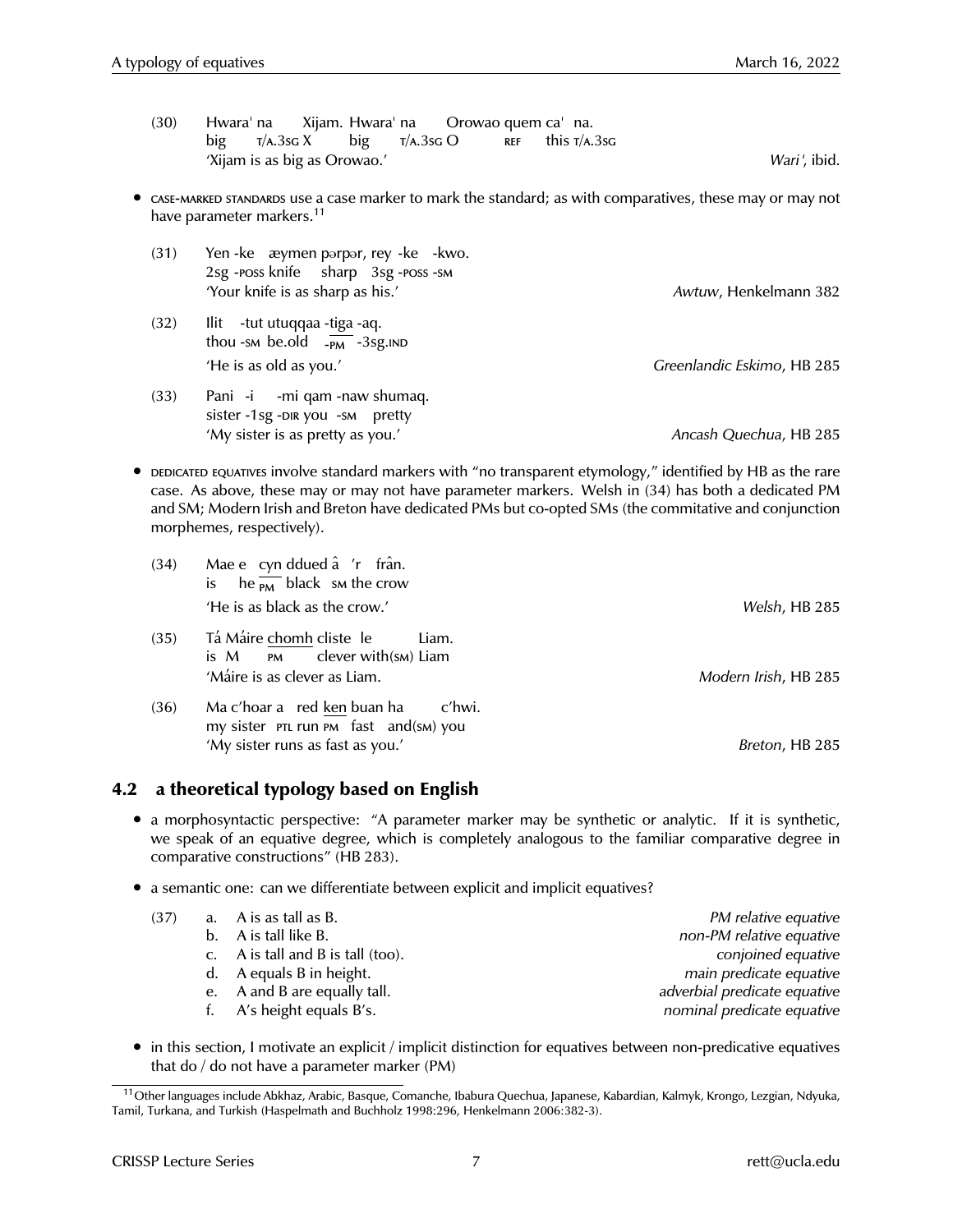- some tests
	- 1. availability of the weak reading: = vs.  $\ge$ 
		- (38) A: B doesn't want a bodyguard who is shorter than he is. Is A a possibility? B: Yes, A is as tall as B is (in fact, she's taller).

|  | PM relative                                                                                                                                                                                           |
|--|-------------------------------------------------------------------------------------------------------------------------------------------------------------------------------------------------------|
|  | non-PM relative                                                                                                                                                                                       |
|  | conjoined                                                                                                                                                                                             |
|  | predicate                                                                                                                                                                                             |
|  | a. A is as tall as B, in fact she's taller.<br>b. A is tall like B, in fact she's taller.<br>c. A is tall and B is tall. In fact she's taller.<br>d. A equals B in height, $\#$ in fact she's taller. |

- $\circ$  this diagnostic distinguishes between the non-predicate equatives in (39-a)–(39-d) which can receive a weak interpretation – with the predicate equatives in (39-d), which cannot.
- the latter observation is no surprise, as the predicate involved in these strategies is the word *equals*, which is not compatible with an 'at least' interpretation.
- 2. acceptability with factor modifiers<sup>12</sup>
	- reminiscent of Kennedy (2005a) on explicit/implicit comparatives: the latter involve positive constructions, which are incompatible with factor modifiers

| (40) | a. A is twice as tall as B.                     | <i>PM relative</i> |
|------|-------------------------------------------------|--------------------|
|      | b. A is (*twice) tall like B.                   | non-PM relative    |
|      | c. A is $(*twice)$ tall and B is tall $(too)$ . | conjoined          |
|      | d. A (*twice) equals B in height.               | predicate          |
|      |                                                 |                    |

- 3. evaluativity patterns
	- a construction is **evaluative** iff it requires that a degree exceed a contextually-valued standard (Rett, 2015, more in Lecture 3)
	- we usually associate positive constructions (e.g. *A is tall*) with evaluativity, and it's true positive constructions are universally evaluative...
	- ...but there are other constructions with relative adjectives that demonstrate 'antonym-sensitive' evaluativity (Bierwisch, 1989), including equatives and degree demonstratives (e.g. *A is 5ft tall and B is that short too*)
		- (41) a. A is as tall as B, but she's short.
			- b. A is as short as B, #but she's tall.
	- we can thereby expect that equatives formed from positive constructions are evaluative for both positive and negative adjectives, while those that aren't are not evaluative for positive antonyms ◦ the judgment relies on holding fixed A's and B's comparison class

| (42) | a. A is as tall as B, but she's short.              | PM relative     |
|------|-----------------------------------------------------|-----------------|
|      | b. A is tall like B, $#but she's short.$            | non-PM relative |
|      | c. A is tall; B is tall (too), $#but$ she is short. | conjoined       |
|      | d. A equals B in height/tallness, but she's short.  | predicate       |

◦ (side note: while synthetic comparatives are canonically non-evaluative for either antonym, other comparative strategies that are evaluative, across languages (Pancheva, 2006; Rett, 2015)

| (43) | a. A is shorter than B, but she's tall.          | synthetic comparative              |
|------|--------------------------------------------------|------------------------------------|
|      | b. A is more short than $B$ , $#but$ she's tall. | analytic comparative <sup>13</sup> |
|      | c. A is more intelligent than she is devious.    | comparison of deviation)           |

<sup>12</sup>English equatives can be modified by *exactly* and *at least*, as well. But I focus on factor modifiers, to the exclusion of *exactly* and *at least*, because the latter have a precisification use that makes cross-linguistic and -syntactic comparison a little messier. If we control for those factors, I expect the distribution of factor modifiers to be the same as *exactly* and *at least*.

 $13$ This is reported to be evaluative only when the synthetic strategy is available, so we wouldn't expect evaluativity for a morphologically clumsy relative adjective like *fortuitous*.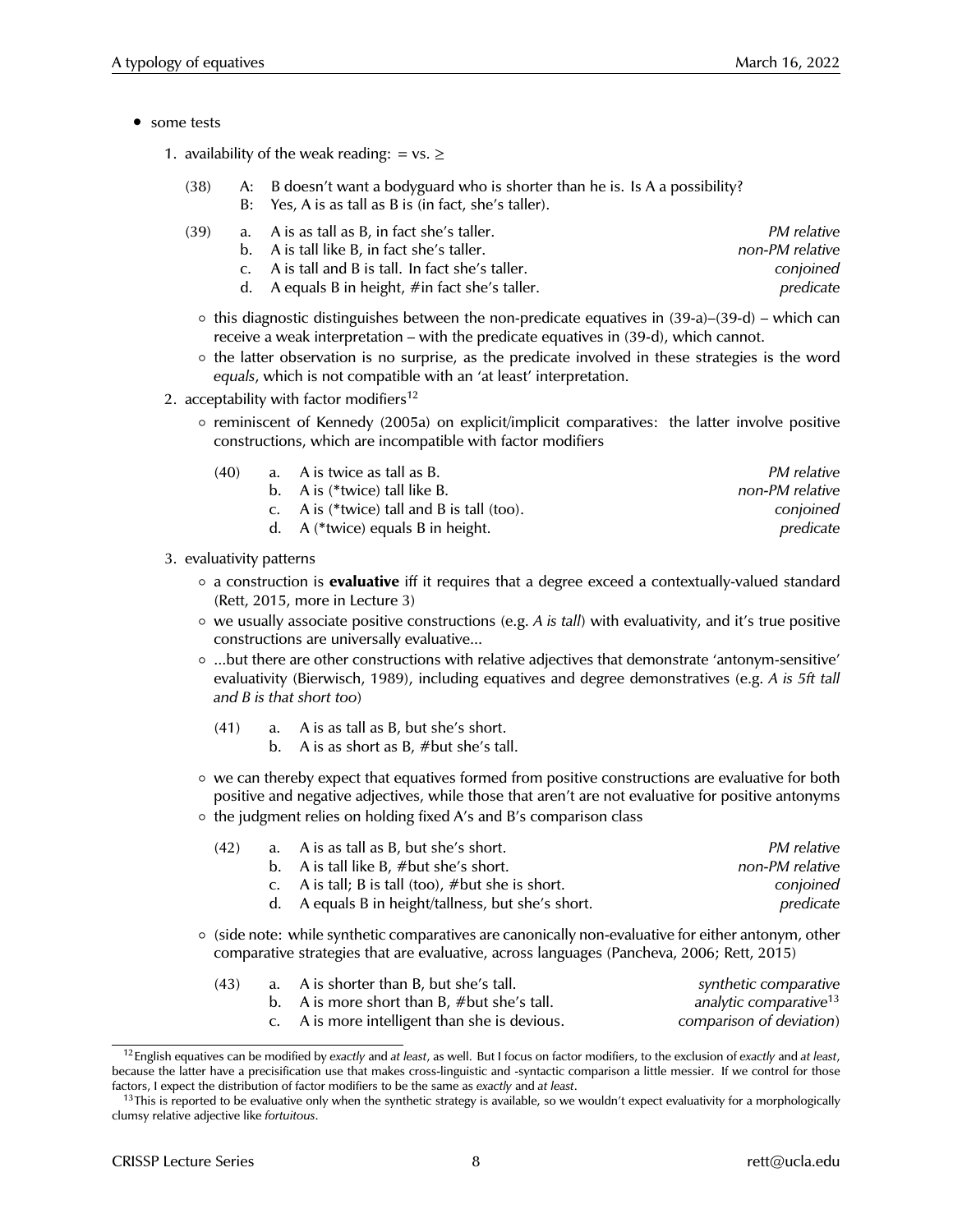• summary of diagnostics



Figure 2: A typology of equatives (to be revised)

### **4.3 a cross-linguistic extension**

|  | • predicative equatives universally receive only a strong, 'exactly' interpretation, definitionally |  |  |  |  |  |  |  |  |  |
|--|-----------------------------------------------------------------------------------------------------|--|--|--|--|--|--|--|--|--|
|--|-----------------------------------------------------------------------------------------------------|--|--|--|--|--|--|--|--|--|

|      | (44) ?? Jan is even lang als Piet. Hij is zelfs langer.<br>is equally tall as P. He is in. fact taller<br>'John is as tall as Pete. He is in fact taller.'                   | Dutch                 |
|------|------------------------------------------------------------------------------------------------------------------------------------------------------------------------------|-----------------------|
| (45) | #Thomas ar lika lång som Christoffer; han ar faktiskt langre.<br>is equal tall as C; he is actually taller<br>T<br>'Thomas is as tall as Christoffer; he is in fact taller.' | Swedish <sup>14</sup> |
|      | • implicit (non-PM relative) equatives also seem to be unacceptable with factor modifiers, and evaluative                                                                    |                       |
|      | • in Croatian, relative equatives are formed only with the relativizer kao ('as')                                                                                            |                       |
|      | (46)<br>Ivan je visok kao Petar.<br>Ivan be tall as Peter<br>'Ivan is as tall as Peter.'                                                                                     | Croatian              |
|      | o they're unacceptable with factor modifiers, and they're evaluative                                                                                                         |                       |
|      | (47) ??Ivan je dvostruko visok kao Petar.<br>Ivan be twice<br>tall<br>as Peter<br>'Ivan is twice as tall as Peter.'                                                          | Croatian              |
|      | #Ivan je visok kao Petar, a Petar je nizak!<br>(48)<br>Ivan be tall as Peter, and Peter be short<br>'Ivan is as tall as Peter, and Peter is short!'                          | Croatian              |
|      | ○ Syrian Arabic, too, has a implicit equative strategy                                                                                                                       |                       |
|      | Kariim tawiil mitl Ahmad.<br>(49)<br>Kariim tall like Ahmad<br>'Karim is tall, like Ahmad (is).                                                                              | Syrian Arabic         |

 $14$ The consultant for (45) reports that the equative is a contradiction of its continuation.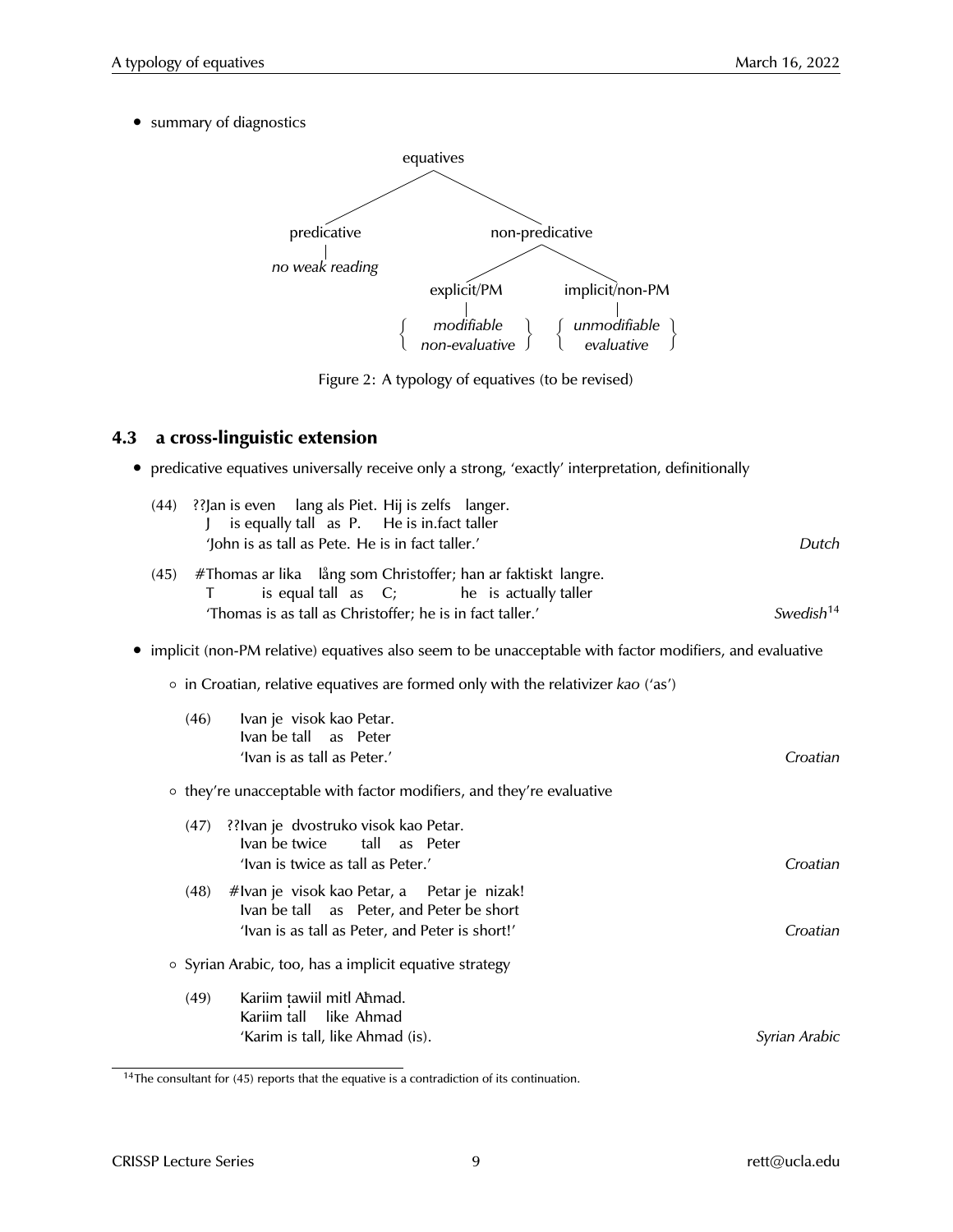◦ these equatives are also unmodifiable and evaluative.

| (50) | *Kariim tawiil mitl Ahmad Sa -marrt -een.                                                                         |               |
|------|-------------------------------------------------------------------------------------------------------------------|---------------|
|      | Karim tall like Ahmad on -time - PUAL                                                                             |               |
|      | 'Karim is tall like Ahmad twice.'                                                                                 | Syrian Arabic |
| (51) | #Kariim tawiil mitl Ahmad, bas itneenaat -un ktiir ?iṣaar.<br>Karim tall like Ahmad, but two - them very short pu |               |
|      | 'Karim is tall like Ahmad, but both of them are very short.                                                       | Syrian Arabic |

• but explicit (PM-marked) equatives seem to be more of a mixed bag; they actually seem to form two distinct subcategories

| LANGUAGE  | PARAMETER MARKER? | MODIFIABLE? | EVALUATIVE? | <b>WEAK READING?</b> |
|-----------|-------------------|-------------|-------------|----------------------|
| English   | as                | yes         | no          | yes                  |
| Dutch     | ZO.               | yes         | no          | yes                  |
| German    | SO.               | yes         | no          | yes                  |
| Korean    | mankhum           | yes         | no          | yes                  |
| Swedish   | så                | yes         | no          | yes                  |
| Catalan   | tan               | no          | no          | yes                  |
| Italian   | tanto             | no          | no          | yes                  |
| Romanian  | tot               | no          | no          | yes                  |
| Slovenian | tako              | no          | ś           | ś                    |
| Spanish   | tan               | no?         | no          | yes                  |

◦ (see the Appendix for a full classification of languages surveyed)

Figure 3: Subtypes of explicit equatives

• the first category is exemplified by Swedish (and English)

| (52) | Thomas ar dubbelt så lång som Christoffer.<br>T is twice $so(pM)$ tall $as(sM)$ C.<br>'Thomas is twice as tall as Christoffer.'                                                      | Swedish |
|------|--------------------------------------------------------------------------------------------------------------------------------------------------------------------------------------|---------|
| (53) | Thomas ar så lång som Christoffer, men båda ar korta.<br>is $so(pM)$ tall $as(sM)$ C, but both are short<br>$\mathbf{T}$<br>'Thomas is as tall as Christoffer, but both are short.'  | Swedish |
| (54) | Thomas ar så lång som Christoffer, han ar till och med högre.<br>is $so(pM)$ tall $as(sM)$ C, he is even<br>taller<br>'Thomas is as tall as Christoffer, in fact he is even taller.' | Swedish |
|      | • the second category is exemplified by Italian                                                                                                                                      |         |
| (55) | *Gianni è due volte tanto alto quanto Pietro.<br>is two times that.much(PM) tall how.much(sм) P<br>G.<br>'John is twice as tall as Peter.'                                           | Italian |
| (56) | Gianni è tanto di alto quanto Pietro, ma è basso.<br>$G$ is that.much(PM) tall how.much(SM) $P$ , but he. is short<br>'John is as tall as Peter, but he is short.'                   | Italian |
| (57) | Gianni è tanto di alto quanto Pietro. Infatti, è più alto.<br>$G$ is that much(PM) tall how much(SM) P. In fact, he is more tall                                                     | Italian |
|      | 'John is as tall as Peter. In fact, he is taller.'                                                                                                                                   |         |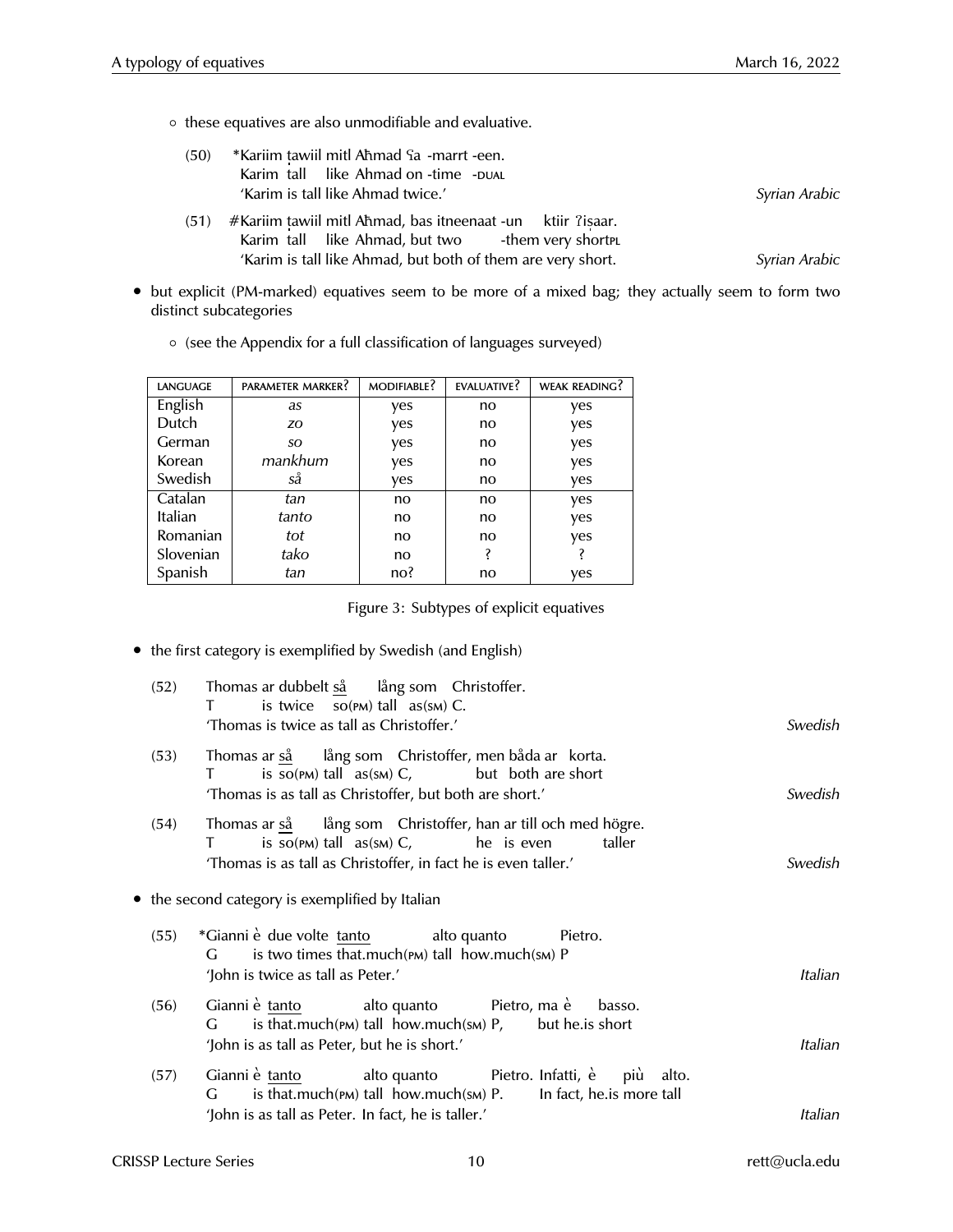- does it make sense to differentiate between *so*-like parameter markers and *tak/tan*-like parameter markers?
	- *so*, elsewhere in English: a 'resultative' (Meier, 2003) or 'sufficientive' (cf. an 'excessive' like *too*)
	- *tan/tak*, elsewhere: a degree demonstrative
- these data suggest that a more accurate cross-linguistic typology of equative strategies is as in Figure 4, with explicit relative equatives divided into two categories: those whose PMs are sufficientives like *so*, and those whose PMs are degree demonstratives, meaning roughly *that much*.



Figure 4: A typology of equatives (final)

## **5 a baseline semantics for equatives**

#### **5.1 degree semantics and degree quantifiers**

- gradable vs. non-gradable adjectives:
	- ability to be modified by an intensifier like *very* with a non-coerced interpretation

| (58) | a.  %A is very Australian. | non-gradable |
|------|----------------------------|--------------|
|      | b. A is very tall.         | gradable     |

- (ability to occur in an explicit comparative construction with a non-coerced interpretation)
- ability to be modified by a measure phrase (sufficient but not necessary for being gradable)

| (59) | a. *A is one and a half Vegemites Australian. | non-gradable |
|------|-----------------------------------------------|--------------|
|      | b. A is one and a half meters tall.           | gradable     |

- guiding intuition: the relationship between a gradable and non-gradable adjective is one of valence, i.e. just like the difference between a transitive and intransitive verb
	- we have an intuition that e.g. *eat* is transitive, but it occurs quite naturally without an object, in which case the object is retrieved from context
	- we have an intuition that e.g. *walk* is intransitive, but it occurs with an object in certain proscribed, coerced uses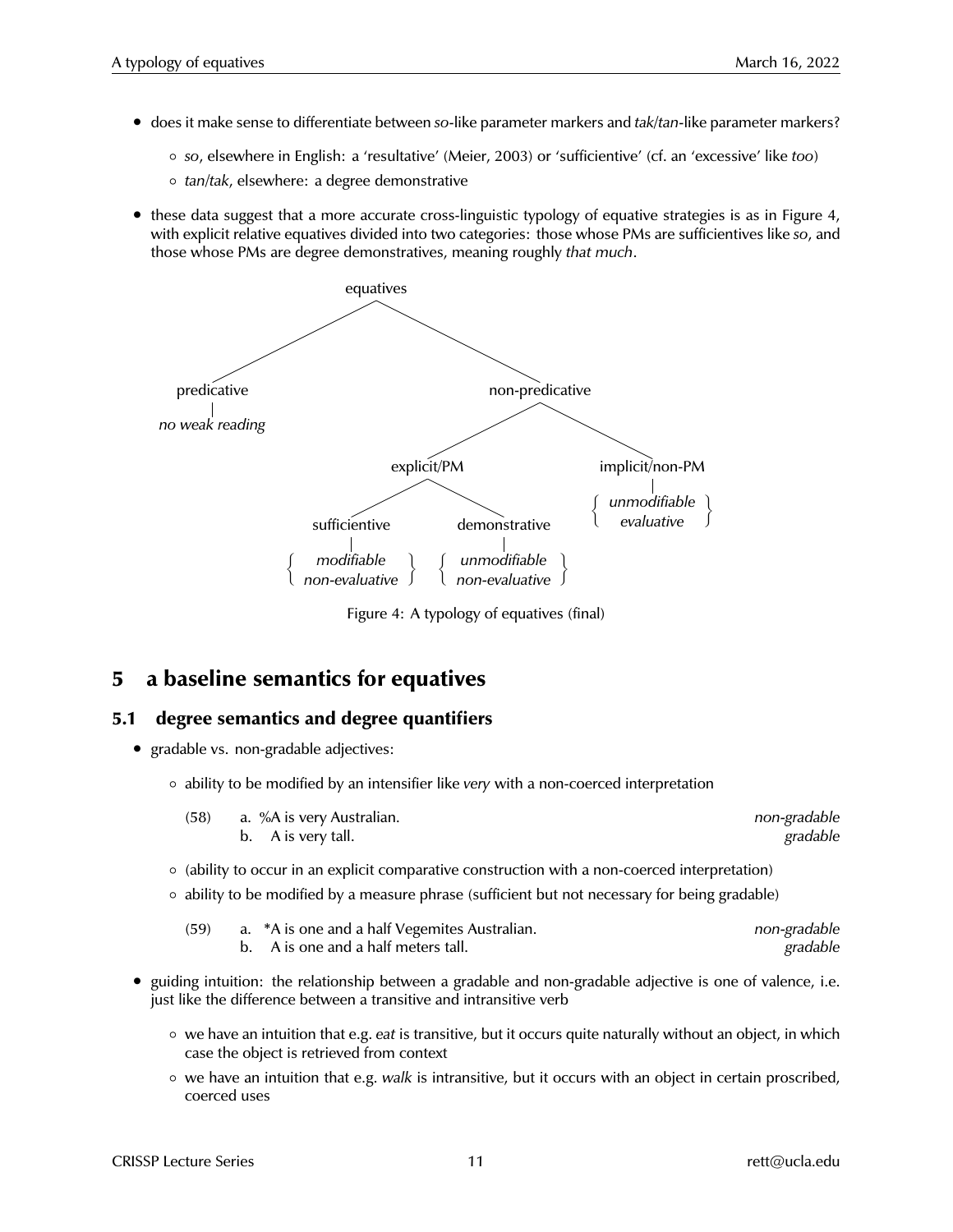• accordingly, starting with Cresswell (1976): non-gradable As characterize individuals (or denote sets of individuals); gradable As relate an individual to a (set of) degree(s)

| (60) | a. | $\llbracket$ Australian $\rrbracket = \lambda x$ .australian(x)                          | non-gradable |
|------|----|------------------------------------------------------------------------------------------|--------------|
|      |    | b. $\llbracket \text{tall} \rrbracket = \lambda x \lambda d \cdot \text{tall}(x) \geq d$ | gradable     |

• beginning with Bresnan (1973) and Heim (1985): comparative and equative morphemes (= parameter markers) are **degree quantifiers**, they quantify over the degree associated with the gradable parameter

| (61) | a. A likes some Australian foods. | individual quantifier |
|------|-----------------------------------|-----------------------|
|      | b. A is more tall than B.         | degree quantifier     |

• individual quantifiers can be analyzed as relating individuals or sets...

| (62) | a. $\ \text{all}\  = \lambda P \lambda Q \forall x [P(x) \rightarrow Q(x)]$ | individual-based |
|------|-----------------------------------------------------------------------------|------------------|
|      | b. $\ \text{all}\  = \lambda P \lambda Q$ . $P \subset Q$                   | set-based        |

...so too can degree quantifiers<sup>15</sup>

| (63) | a. $\left\  -\text{er} \right\  = \lambda D \lambda D'$ . MAX $(D')$ > MAX $(D)$<br>b. $\lbrack\!\lbrack -\text{er} \rbrack\!\rbrack = \lambda D \lambda D'$ . $D' \supset D$ | degree-based<br>set-based |
|------|-------------------------------------------------------------------------------------------------------------------------------------------------------------------------------|---------------------------|
| (64) | a. $\ \text{as}\  = \lambda D \lambda D'$ . $\text{max}(D') \ge \text{max}(D)$<br>b. $\ \text{as}\  = \lambda D \lambda D'. D' \supseteq D$                                   | degree-based<br>set-based |

◦ wherever a weak reading is available for an equative, it's generally assumed to be the base meaning, with the strengthened, 'exactly' interpretation arising via scalar implicature; more in Lecture 3

#### **5.2 semantic analyses of the comparative typology**

- whether or not a strategy involves a degree quantifier is a semantic commitment, cross-cutting the morphosyntactic distinctions in Ultan's and Stassen's typologies, exemplified in (9)-(12)
	- (65) The implicit/explicit comparison parameter *(Kennedy 2005:7)* Languages differ in their inventory of degree morphemes. Some have no explicit comparison morphology (and possibly no 'true' degree morphology at all...); in which case they have implicit comparison.
		- $\circ$  assumption, effectively: explicit  $\rightarrow$  degrees
			- 1. if a language has an explicit comparative strategy, it has in its lexicon a degree quantifier (= the comparative parameter marker)
			- 2. if a language has in its lexicon a degree quantifier, it 'has degrees'<sup>16</sup>
			- 3. if a language has an implicit comparative strategy, it may or may not have degrees (it might relate individuals, or degrees, or both, as in (37-b) and (37-d).)
		- some languages that have been argued to not have degrees at all:
			- ∗ Motu (Beck et al., 2009);
			- ∗ Fijian (Pearson, 2010);
			- ∗ Washo (Bochnak, 2015a,b; Beltrama and Bochnak, 2015);
			- ∗ Navajo (Bochnak and Bogal-Allbritten, 2015);
			- ∗ Walpiri (Bowler, 2016)

<sup>&</sup>lt;sup>15</sup>Where  $\text{max}(D) = \iota d \in D[\forall d' \in D[d' \neq d \rightarrow d' < d]]$ 

 $16$  follow many others in using the phrase 'has degrees' to mean something like: has lexical items whose semantic contribution can only be modeled using a semantics that employs degrees as a separate entity or (sub)type.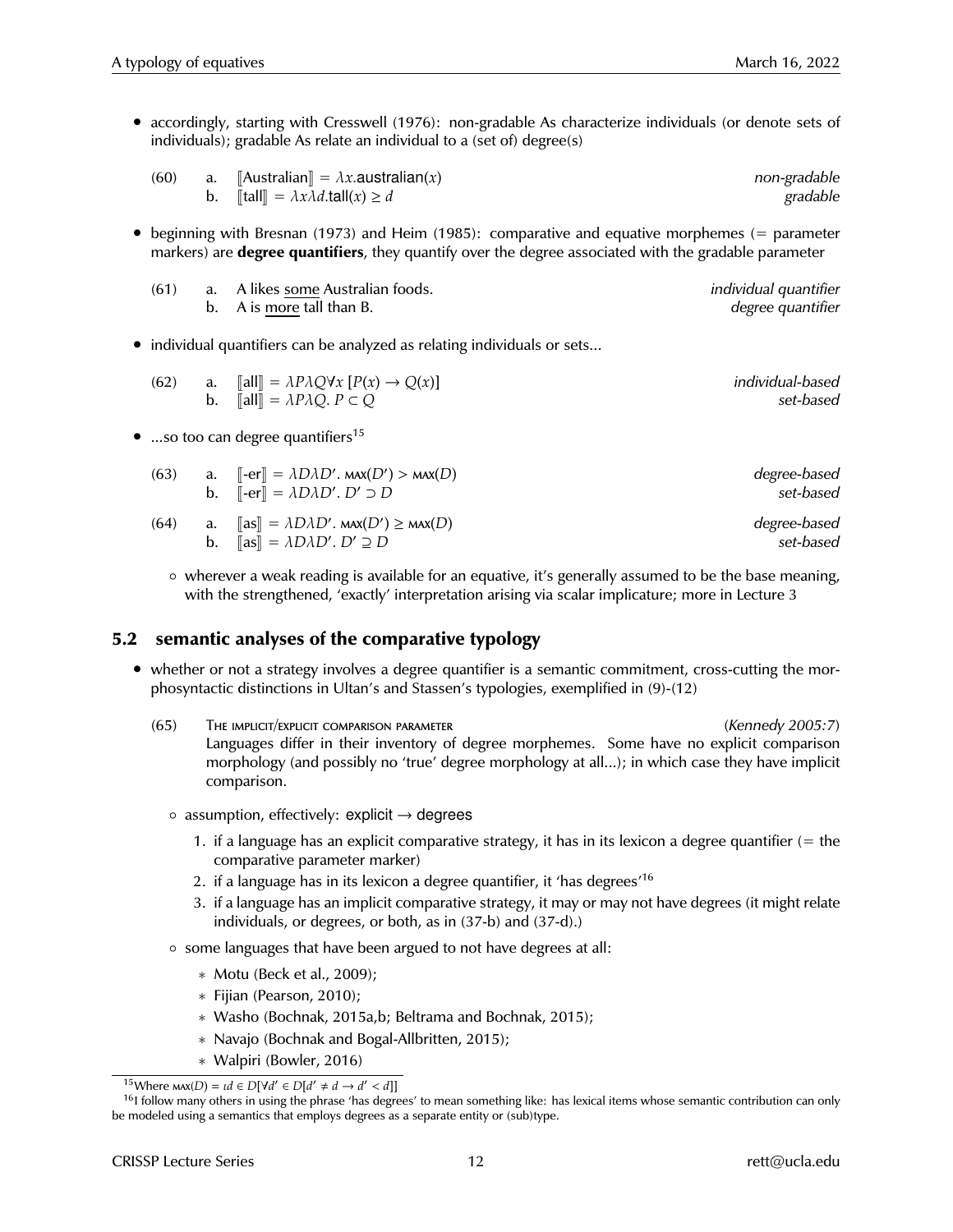- in very few of these accounts have equatives been discussed
- each of the types of comparative strategies has a separate semantic analysis
	- 1. explicit comparatives that involve a degree quantifier are analyzed as comparatives traditionally have been, namely with the semantics in (63)
	- 2. implicit comparatives in languages that 'don't have degrees' are typically analyzed as relating degreefree 'comparison classes' of individuals à la Klein (1980, 1982) (Pearson, 2010; Bochnak, 2015b)
- implicit comparatives in languages that 'have degrees' might have either interpretation, depending (Bogal-Albritten and Coppock, 2020)
- today's argument: there are at least two more strategies available for equation as there are for comparison
	- 1. degree relativization (free relatives, §5.3.1)
	- 2. degree correlativization (§5.3.2)

#### **5.3 equatives qua degree relatives**

• in addition to the innovation of degrees as a basic type we need a few formal ingredients:

#### **B** Formal Toolbox

- 1. a formal analysis of *as* as a relativizer (ideally one that doesn't require it be base-generated in its argument's position)
- 2. a type-general notion of predicate modification
- 3. existential closure, a way to bind variables that aren't overtly bound
- 4. (in Lecture 2: a way to associate e.g. verbs with optional non-arguments, like times and manners)
- they're all independently motivated, and will give us (at the end of this section) a semantics for implicit equatives (qua degree relatives) and demonstrative-based explicit equatives (qua degree correlatives)

#### **5.3.1 implicit equatives**

- implicit equatives involve relative-clause predication (Rett, 2013)
- a notion of relativization:
	- the formalization of the semantic contribution of a relativizer in Heim and Kratzer (1998) is syncategorematic and quite syntactically proscribed:
		- (66) **Predicate Abstraction** (Heim and Kratzer, 1998) If  $\alpha$  is a branching node whose daughters are a relative pronoun and  $\beta$ , then  $\llbracket \alpha \rrbracket = \lambda x \in \mathbf{D}. \; \llbracket \beta \rrbracket^x.$
	- but we'll assume the relativizer is a) potentially farther away from its argument; and b) not necessarily associated with its argument via movement (Rett 2013; see fn. 2)

(67) [relativizer S] =  $\lambda$ y.[S]<sup>[y/x]</sup>, for any free variable x in S

◦ this gives us the following quite natural analyses for relative clauses:

(68) [who [A likes 
$$
t_x
$$
]] = [who] (likes(a,x)) =  $\lambda x$ .likes(a,x)

(69) <sup>J</sup>come Pietro e` *<sup>t</sup><sup>d</sup>* alto<sup>K</sup> <sup>=</sup> <sup>J</sup>comeK(tall(p, *<sup>d</sup>*)) <sup>=</sup> <sup>λ</sup>*d*.tall(p, *<sup>d</sup>*) *Italian 'how tall Pietro is'*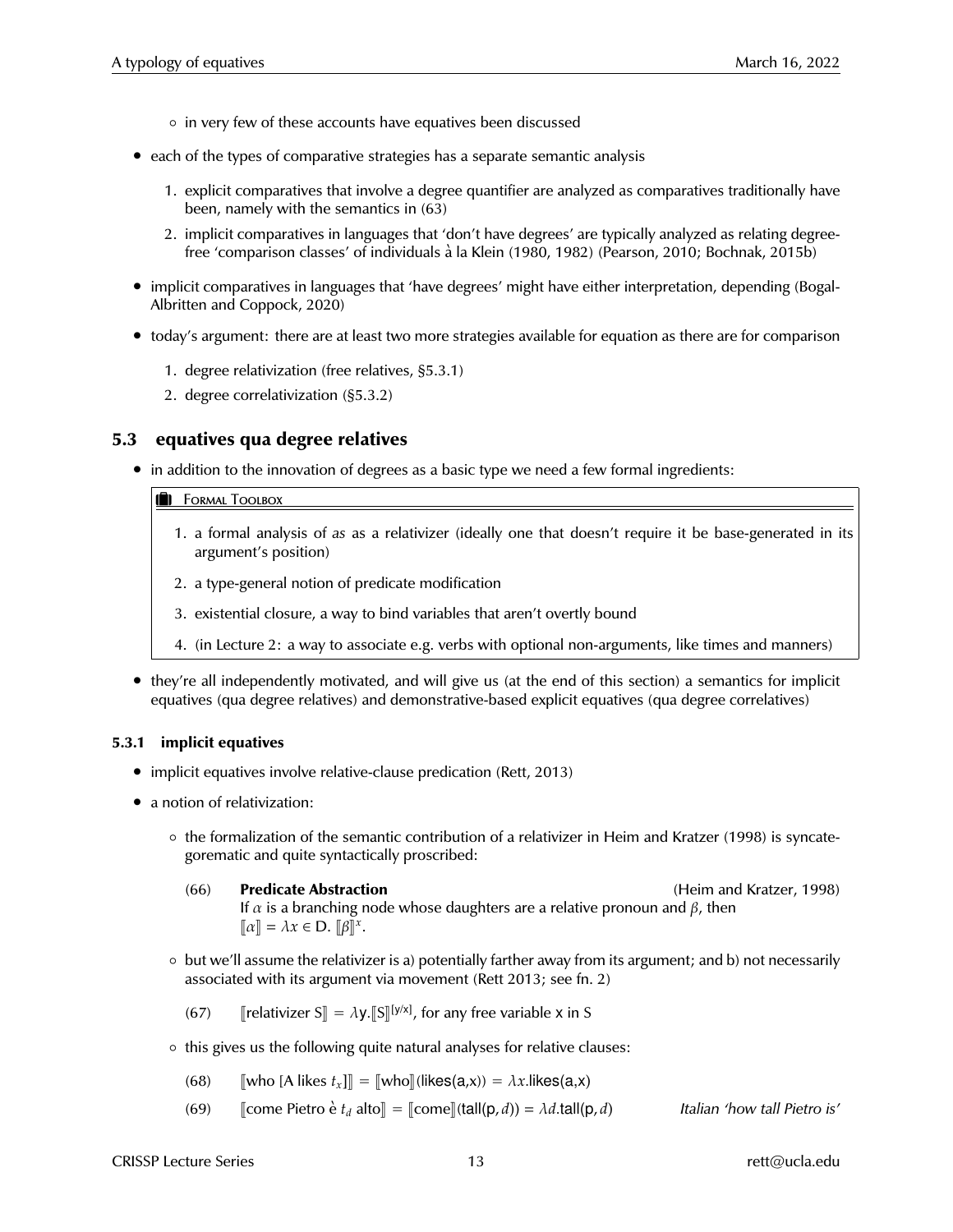- $\circ$  supporting evidence: similatives, like FRCs, are universal/existential ambiguous (Jacobson, 1995)<sup>17</sup>
	- (70) A: I told Sue to use the same products as John when she washed the dishes. Did she? B: Yes, Sue washed the dishes (just) as John did. (They both used a sponge.)
	- (71) A: I told Sue to mimic John's dish-washing method completely. Did she? B: No, Sue didn't wash the dishes as John did. (She worked too quickly.)
- (type-)Generalized Predicate Modification (after Heim and Kratzer, 1998):
	- (72) If *α* is a branching node, and {β, γ} the set of its daughters, then, for any assignment *a*, if  $[\beta]]^a$  and  $[\gamma]^a$  and  $[\gamma]^a$  and  $[\gamma]^a$  $[\![\gamma]\!]^a$  are both functions of type  $\langle \sigma, t \rangle$ , then  $[\![\alpha]\!]^a = \lambda x \in D_{\sigma}$ .  $[\![\beta]\!]^a(x) \wedge [\![\gamma]\!]^a(x)$
- a compositional derivation of an implicit equative:
	- (73) Gianni e alto come Pietro. ` *Italian*
		- a.  $\lbrack$  [come Pietro <del>è alto</del>  $\rrbracket = \lambda d$ .tall(p, *d*) *from* (69) *from* (69)<br>b.  $\lbrack$   $\lbrack$   $\lbrack$   $\lbrack$   $\lbrack$   $\lbrack$   $\lbrack$   $\lbrack$   $\lbrack$   $\lbrack$   $\lbrack$   $\lbrack$   $\lbrack$   $\lbrack$   $\lbrack$   $\lbrack$   $\lbrack$   $\lbrack$   $\lbrack$   $\lbrack$
		- b.  $\[\mathsf{G} \mathsf{i} \mathsf{a} \mathsf{m} \mathsf{n} \mathsf{i} \mathsf{e} \mathsf{a} \mathsf{d} \mathsf{t} \mathsf{o} \] = \lambda \vec{d}'.\mathsf{t} \mathsf{a} \mathsf{l} (\mathsf{g}, d')$
		- c. *predicate modification*: λ*d*.tall(g, *d*) ∧ tall(p, *d*)
		- d. *existential closure*: ∃*d*[tall(g, *d*) ∧ tall(p, *d*)] 'There is a degree to which Gianni and Pietro are both tall.'
- an additional consideration (from Schwarzschild, 2005): when Italian measure adjectives are modified, they are modified to their right
	- (74) pesante quasi due tonnellate heavy [almost two tons] 'weighs almost two tons' (lit. 'almost two tons heavy') *Italian*
- a note on existential closure:
	- it's a form of unselective binding, generally employed at the end of a derivation
	- it's a useful way to deal with variables that are modified but not overtly bound or valued
	- it was first introduced in Heim (1982)...
	- ...and extended quite productively into (neo-)Davidsonian event semantics (Krifka, 1989)
- a note on evaluativity (more in Lecture 3):
	- implicit equatives are evaluative; they entail that the subject is *P*
	- they do this by virtue of the fact that the equative is formed, in part, from a positive construction of the form '*x* is *P*'
	- the distribution of evaluativity is complicated, but arises as a conversational implicature in one of two contexts (Rett, 2015):
		- 1. when a degree construction is otherwise uninformative (a Quantity implicature)
		- 2. when a degree construction is unnecessarily marked (a Manner implicature)
	- I will thus not derive the evaluativity compositionally, but if you'd like to, you can throw a POS in (73-b) to achieve the same effect
- this account predicts that implicit equatives have a weak reading, because it characterizes the equative as placing a lower bound (but not an upper bound) on the subject's measure
- this account predicts that implicit equatives are unmodifiable by a factor modifier simply because there is no comparison of two degrees in this construction, and factor modifiers are relational

<sup>&</sup>lt;sup>17</sup>Verbal similatives like these will be the topic of tomorrow's lecture. I use them here, instead of implicit equatives, to keep the argument to English. But in the degree domain, where members of sets are strictly ordered, this universal/existential ambiguity amounts to an ambiguity between the denotation of a set and the maximum degree of that set, as we'll see below.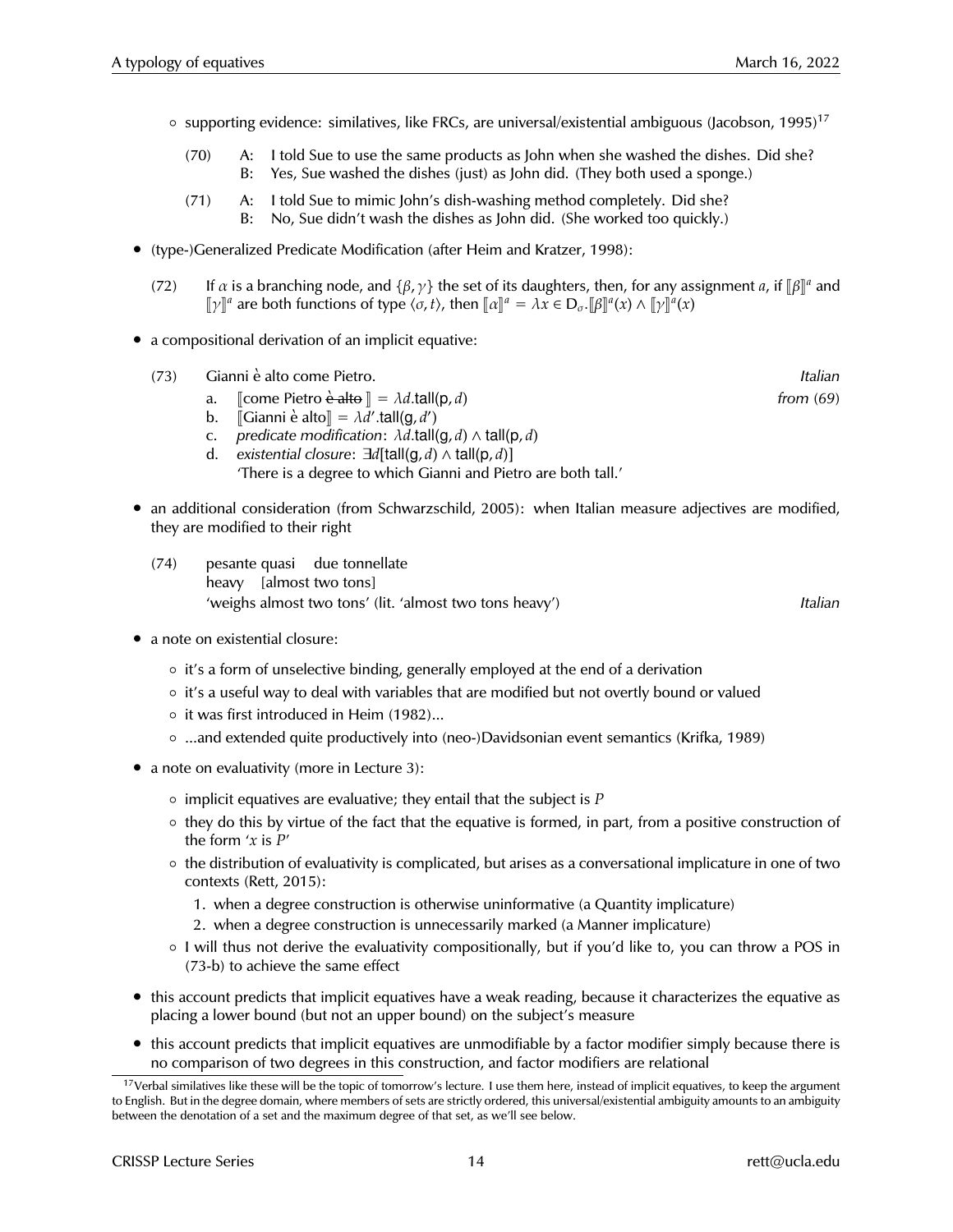#### **5.3.2 demonstrative-based explicit equatives**

- in this section, I analyze demonstrative-based explicit equatives as a type of degree correlative
	- a correlative is a construction with a relative clause that isn't adjacent to its modified argument, but instead typically involves a demonstrative (Srivastav, 1991; Izvorski, 1996)
		- $(75)$ REL girl standing is DEM tall laRkii khaRii hai] <u>vo</u> lambii hai. is 'The girl [who is standing] is tall.' *Hindi*
	- a degree correlative (Brasoveanu, 2009)
		- $(76)$ pe how.much is I Pe cît e Irina de frumoasă, (tot) pe <u>atît</u> DE beautiful (all) PE that.much is DE smart e de de steaptă. 'However much Irina is beautiful, she is that smart.' *Romanian*
	- claim here: like degree correlatives, demonstrative-based explicit equatives involve the introduction of a particular degree (by the relativizer) and anaphora to that degree (by the demonstrative)
- compare the degree correlative in (76) to the demonstrative-based explicit equative:

| (77) |  | Irina este tot atît                                                               |  |  |  |          |
|------|--|-----------------------------------------------------------------------------------|--|--|--|----------|
|      |  | $\blacksquare$ is all that-much( $\blacksquare$ ) of tall as( $\blacksquare$ so M |  |  |  |          |
|      |  | 'Irina is as tall as Maria.'                                                      |  |  |  | Romanian |

- in degree correlatives like (76), the relative clause is left-dislocated
- in degree correlatives, the relative clause is headed by a *wh-*phrase (*c*ˆ*it*) instead of a relativizer (*ca*)
- the degree correlative also has an added layer of semantic complexity because it's a comparison of deviation, while the equative in (77) directly relates degrees of height
- the same sort of analysis as in the previous section, switching back to Italian:
	- (78) Gianni è tanto G is that-much tall how-much Pietro alto quanto Pietro. 'Gianni is as tall as Pietro is.' *Italian*
		- but here we crucially have a semantic shift, in which a relative clause goes from denoting a set to a definite (Jacobson, 1995), and in particular (for degree relatives) a maximum (see fn. 17)
		- the degree demonstrative *tanto* is anaphoric to that degree
			- (79)  $\left[ \begin{array}{cc} \left[ \begin{array}{cc} C & \text{Gamma} \end{array} \right] & \text{Gamma} \end{array} \right]$  alto  $\left[ \begin{array}{cc} C & \text{P} \end{array} \right]$  quanto Pietro  $\frac{\dot{c}}{c}$  alto  $\left[ \begin{array}{cc} i & \text{N} \end{array} \right]$ 
				- a. [[quanto Pietro  $\dot{e}$  alto]] =  $\lambda d$ .tall(p, *d*)  $\leadsto$   $\text{max}(\lambda d \text{.tall}(p, d))$  cf. (73-a)<sup>18</sup><br>b. [[Gianni  $\dot{e}$  tanto alto]] = tall(g,  $\text{max}(\lambda d \text{.tall}(p, d)))$
				- $\llbracket$ Gianni è tanto alto $\llbracket = \text{tall}(g, \text{max}(\lambda d.\text{tall}(p, d)))$ 
					- 'Gianni is tall to the maximum degree to which Pietro is tall.'
- this account predicts what we know about demonstrative-based explicit equatives:
	- 1. they have a weak reading; as with implicit equatives, the correlative sets a lower bound (Pietro's maximum height) on Gianni's height
	- 2. they are unmodifiable by factor modifiers; as with implicit equatives, there are not two degrees being related, but a single degree that is an argument to two predicates
	- 3. they are not evaluative with positive antonyms, because degree demonstratives are not evaluative with positive antonyms; *A is that tall too* is compatible with A being short (although not vice-versa)

<sup>18</sup>The variation between *quanto* and *come* – both *wh-*pronouns that can range over degrees – is interesting here, and will be relevant in tomorrow's discussion about the confluence of degrees and manners.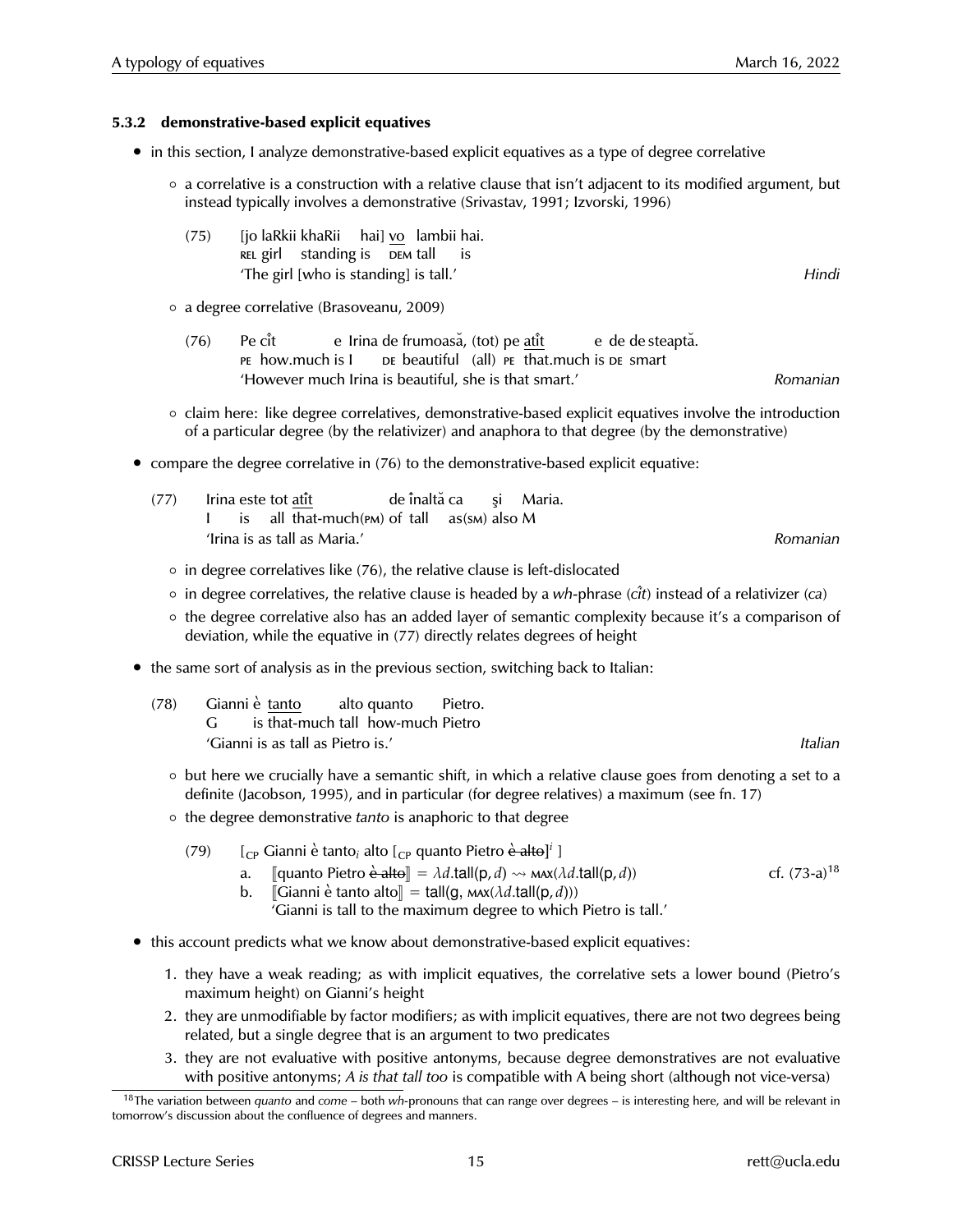### **6 summary**

- equative strategies differ just as much and as interestingly across languages as comparative strategies... in fact, there are even more ways to equate two things than there are to strictly compare them!
- while the descriptive typologies tend to focus on morphosyntax, there are some correlated semantic properties that seem to be universal:
	- predicative equatives lack a weak reading (i.e. always mean 'exactly')
	- implicit equatives (relative equatives without a parameter marker) are evaluative and unacceptable with factor modifiers
	- explicit equatives (relative equatives with a parameter marker) seem to fall into two distinct categories
		- ∗ those with degree demonstrative PMs are non-evaluative and unacceptable with modifiers
		- ∗ those, like English, with sufficientive PMs are non-evaluative and acceptable with modifiers
	- it seems as though the nature of the difference between comparative strategies and equative strategies boils down to important differences between contrast vs. analogy: the former seems to be more semantically marked, and so we have more equative strategies at our disposal, cross-linguistically
	- this makes equative constructions an important consideration for degree-semantic typologies, arguably more so than comparatives, because there are several different equative constructions that require degrees (not just ones that involve degree quantifiers)
- I've provided semantic analyses of implicit equatives and demonstrative-based explicit equatives
	- both involve degree relatives like *how tall A is*
	- in implicit equatives, this relative clause is conjoined with the degree property introduced by the main clause, in a version of Predicate Modification
	- in demonstrative-based explicit equatives, this relative clause is type-raised to refer to a particular (maximum) degree, and has an anaphoric link to the degree demonstrative in the main clause

## **7 a preview of tomorrow's lecture**

- there are other constructions in English that use *as* as a standard marker, with no overt parameter marker:
	- generic equatives (e.g. *It was white as snow*)
	- verbal similatives (e.g. *A danced as B sang*), with time or manner interpretations
	- propositional similatives (e.g. *As you know, I quit my job*)
	- so-called 'hypothetical comparatives' (Bucking, 2017) (e.g. *A danced as if B were singing*)
- tomorrow we'll extend the simple relativization story from today to these constructions, with some discussion of their cross-categorial variation
- we'll have to incorporate:
	- the ability to associate different types of parameters with a variable that isn't one of their lexicalized argument (e.g. adjectives with properties, verbs with manners)
	- some semantics for *if* and/or the subjunctive to explain the behavior of *as-if* constructions
- and we'll have to look at relativizers used for similative constructions in other languages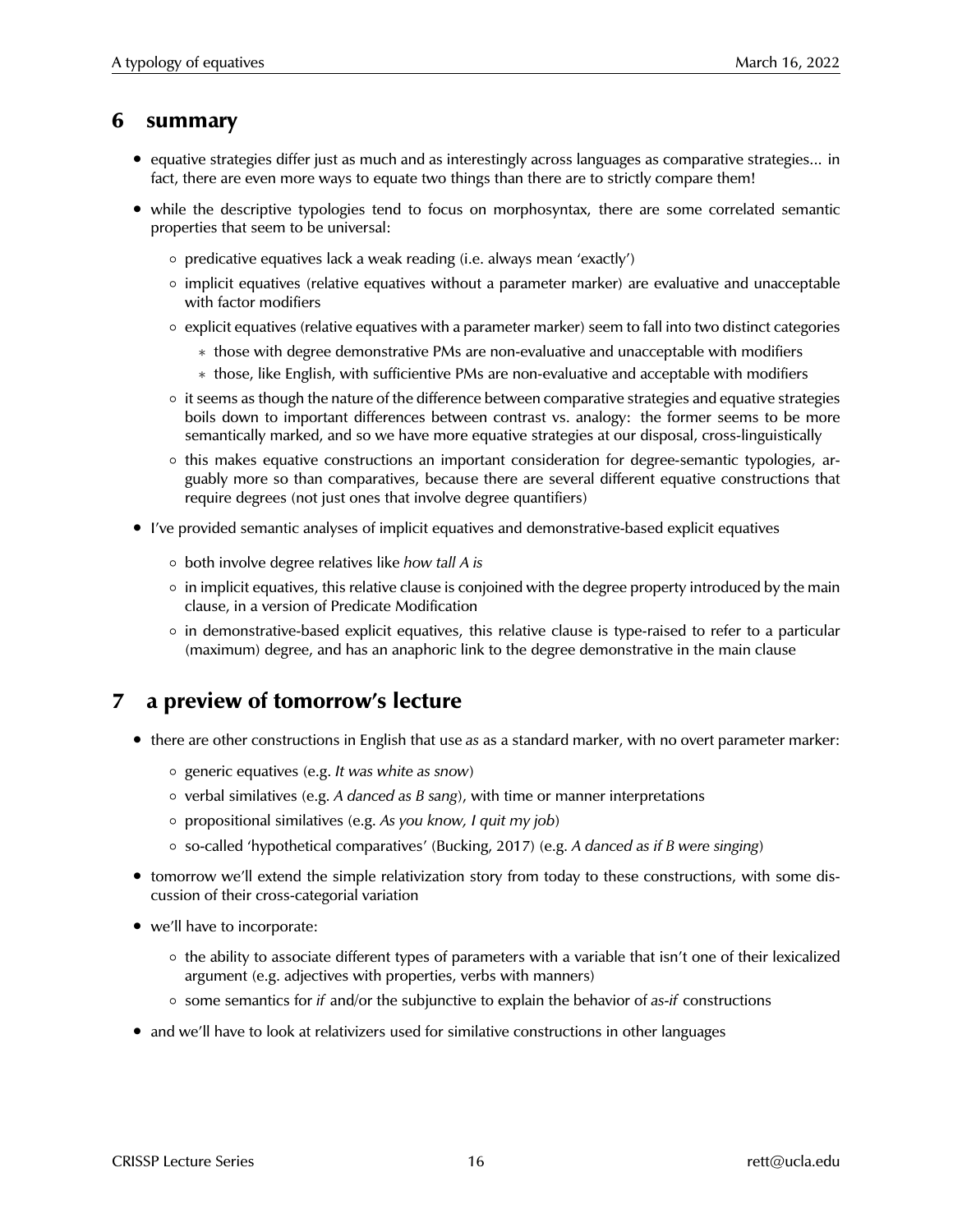## **appendix: Relative equatives**

Below is a table of the three subtypes of relative equatives, based on that in Haspelmath and Buchholz (1998) (p292) and on my own data. In some places, my classification of languages into the latter two categories is speculative (i.e. a morphological decision, rather than a decision based on semantic diagnostics).

|                                        | parameter marker                       | standard marker |  |  |  |  |  |
|----------------------------------------|----------------------------------------|-----------------|--|--|--|--|--|
| <b>IMPLICIT EQUATIVES</b>              |                                        |                 |  |  |  |  |  |
| Albanian                               |                                        | si              |  |  |  |  |  |
| Bulgarian                              |                                        | kato            |  |  |  |  |  |
| Greek, Modern                          |                                        | san             |  |  |  |  |  |
| Imbabura Quechua                       |                                        | shna            |  |  |  |  |  |
| Italian                                |                                        | come            |  |  |  |  |  |
| Serbo-Croatian                         |                                        | kao             |  |  |  |  |  |
| Syrian Arabic                          |                                        | mitl            |  |  |  |  |  |
| DEMONSTRATIVE-BASED EXPLICIT EQUATIVES |                                        |                 |  |  |  |  |  |
| Armenian                               | aynpes                                 | incpes          |  |  |  |  |  |
| Catalan                                | tan                                    | com             |  |  |  |  |  |
| Czech                                  | tak                                    | jako            |  |  |  |  |  |
| Friulian                               | tant                                   | che             |  |  |  |  |  |
| Greek, Modern                          | tóso                                   | óso             |  |  |  |  |  |
| Hungarian                              | annyira                                | mint            |  |  |  |  |  |
| Italian                                | tanto                                  | quanto          |  |  |  |  |  |
| Lithuanian                             | toks/taip                              | kaip            |  |  |  |  |  |
| Occitan                                | tan                                    | coma            |  |  |  |  |  |
| Polish                                 | tak samo                               | jak             |  |  |  |  |  |
| Portuguese                             | tao                                    | como            |  |  |  |  |  |
| Romanian                               | tot                                    | ca              |  |  |  |  |  |
| Russian                                | $tak(oj)$ ze                           | kak             |  |  |  |  |  |
| Slovak                                 | taká                                   | ako             |  |  |  |  |  |
| Slovene                                | tako                                   | kot             |  |  |  |  |  |
| Sorbian                                | tak                                    | kaz             |  |  |  |  |  |
| Spanish                                | tan                                    | como            |  |  |  |  |  |
|                                        | SUFFICIENTIVE-BASED EXPLICIT EQUATIVES |                 |  |  |  |  |  |
| Dutch                                  | ZO                                     | als             |  |  |  |  |  |
| English                                | as                                     | as              |  |  |  |  |  |
| Finnish                                | niin                                   | kuin            |  |  |  |  |  |
| French                                 | aussi                                  | que             |  |  |  |  |  |
| Friulian                               | oussi                                  | come/tanche     |  |  |  |  |  |
| Georgian                               | ise(ti)ve                              | rogorc          |  |  |  |  |  |
| German                                 | SO                                     | wie             |  |  |  |  |  |
| Hungarian                              | olyan                                  | mint            |  |  |  |  |  |
| Punjabi                                | ónna                                   | jínnaa          |  |  |  |  |  |
| Swedish                                | så                                     | som             |  |  |  |  |  |
| Yiddish                                | azoy                                   | vi              |  |  |  |  |  |

### **references**

Beck, S., Krasikova, S., Fleischer, D., Gergel, R., Hofstetter, S., Savelsberg, C., Vanderelst, J., and Villalta, E. (2009). Crosslinguistic variation in comparison constructions. In Van Craenenbroeck, J., editor, *Linguistic Variation Yearbook*.

Beck, S., Oda, T., and Sugisaki, K. (2004). Parametric variation in the semantics of comparison: Japanese vs. English. *Journal of East Asian Linguistics*, 13:289–344.

Beltrama, A. and Bochnak, M. R. (2015). Intensification without degrees cross-linguistically. *Natural Language and Lingusitic Theory*, 33:843–879.